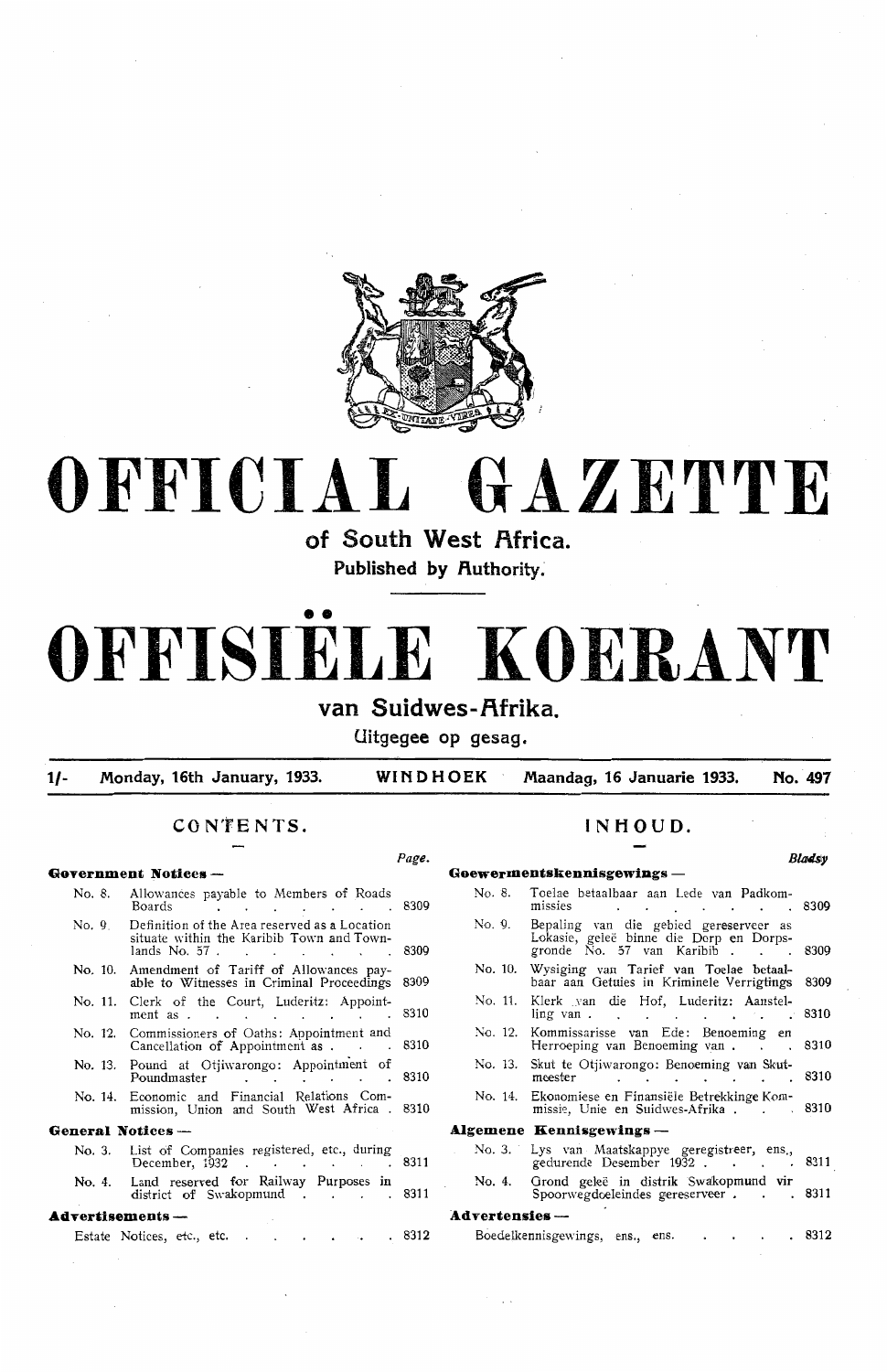# **Government Notices.**

The following Government Notices are published for **general** information.

Administrator's Office, Windhoek, H. P. SMIT, *Secretary for South West Africa.* 

No. 8.] [5th January, 1933. No. 8.] [5 Januarie 1933.

The Administrator has been pleased, under and by virtue of the powers conferred upon him by section seventy-three of the Roads and Outspans Ordinance, 1927 (Ordinance No. 15 of 1927), to make the following regulation:

#### REGULATION.

#### ALLOWANCES PAYABLE TO MEMBERS OF ROADS BOARDS.

The regulation published under Government Notice No.<br>125 of the 24th day of July, 1928, is hereby amended by the deletion of the words "Motor transport allowance at **the** rate of **1/-** per mile" occurring therein, and the substitution therefor of the words "Motor transport allowance at the rate of 9d. per mile."

No. 9.] [5th January, 1933. No. 9.] [5 Januarie 1933.

It is hereby notified for general information that the Administrator has approved, in terms of sub-section (1) of section *one* of the Natives (Urban Areas) Proclamation, 1924 (Proclamation No. 34 of 1924), of the setting apart by the Urban local authority of Karibib as a Location of the area defined in the schedule hereto.

#### SCHEDULE.

### DEFINITION OF THE AREA RESERVED AS A LOCATION, SITUATE WITHIN THE KARIBIB TOWN AND TOWNLANDS NO. 57. TOWN AND TOWNLANDS NO. 57.

Commencing at beacon 23 K, being the north-western Corner beacon of portion A of the farm Karibib Town<br>and Townlands No. 57, in the district of Karibib, thence<br>morth-eastwards along the boundary of portion A of the farm Karibib Town and Townlands No. 57 to beacon 33 Ka, thence continuing north-eastwards along the boundary of portion A of the farm Karibib Town and Townlands No. 57 to a point 125 metres from beacon 33 Ka, thence southeastwards in a straight line at right angles to the northwestern boundary, herein previously described, for a distance<br>of 183 metres, thence south-westwards in a-straight line parallel to the north-western boundary, herein previously described, to the point of its intersection with the western boundary line of portion A of the farm Karibib Town and Townlands No.  $5\hat{7}$ , thence northwards along the boundary of portion A of the farm Karibib Town and Townlands No. 57 to the point of beginning.

#### No. 10.] [9th January, 1933.

#### AMENDMENT OF TARIFF Of ALLOWANCES PAYABLE TO WITNESSES IN CRIMINAL PROCEEDINGS.

The Administrator has been pleased, under and by virtue **of** the powers in him vested by sub-section (2) of Section two hundred and *jifty-five* of the Criminal Procedure and<br>Evidence Act, 1917 (Act No. 31 of 1917); of the Parliament **of** the Union, as applied to the Mandated Territory of South West Africa and modified for the purpose by the Criminal Procedure and Evidence Proclamation, 1919 (Proclamation No. 20 of 1919), further. to amend the tariff of allowances payable to witnesses in criminal proceedings, published under Government Notice No. 10 dated the 9th day of January, 1920, as amended from time to time

Die volgende Goewermentskennisgewings word vir algemene informasie gepubliseer.

**Goewermentskennisgewings.** 

H. P. SMIT

Sekretaris vir Suidwes-Afrika. Kantoor van die Administrateur, Windhoek.

Dit het die Administrateur behaag om, ingevolge en kragtens die bevoegdhede hom verleen by artikel *drie-ensewentig* van die Paaie en Uitspanplekke Ordonnansie, 1927 (Ordonnansie No. 15 van 1927), die volgende regulasie met ingang vanaf 1 Januarie 1933 vas te stel.

#### REOULASIE.

#### TOELAE BETAALBAAR AAN LEDE VAN PAD-KOMMISSIES.

Die regulasie, wat onder Goewermentskennisgewing No. 125 van die 24ste dag van Julie 1928 gepubliseer is, word hierby gewysig deur die woorde "Motertransporttoelae teen<br>1/- per my!" te skrap en deur "Motertransporttoelae teen 9d. per myl" te vervang.

Hierby word vir algemene informasie bekend gemaak dat die Administrateur die tersydestelling van die gebied,<br>bepaal in die bylae hiervan, as 'n lokasie deur die stedelike plaaslike bestuur van Karibib, ooreenkomstig onderartikel (1)<br>van artikel *een* van "De Naturellen (Stedelike Gebieden) Proklamatie 1924", (Proklamasie **No.** 3-1 nn 1924) goedgekeur het.

#### BYLAE.

#### BEPAUNO VAN DIE GEBIED, OERESERVEER AS LOKASIE, GELEE BINNE DIE DORP EN DORPS-GRONDE NO. 57 **VAN** KAR!BIB.

Beginnende by baken 23 K, synde die noordwestelike hoekbaken van deel A van die , dorp .en dorpsgronde No. 57 van Karibib in die distrik Karibib, daarvandaan noordooswaarts langs die grens van deel A van die dorp en dorpsgronde No. 57 van Karibib na baken 33 Ka, daarvandaan voortgaande noordooswaarts langs die grens van deel A van die dorp en dorpsgronde No. 57 van Karibib tot by 'n punt 125 meters van baken 33 Ka, daarvandaan 183 meters suid-<br>ooswaarts in 'n reguit lyn reghoekig met die noordwestelike grens, hi-erbo beskrywe, daarvandaan suidweswaarts in **'n** reguit lyn parallel met die noordweste1ike grens, hierbo beskrywe, tot by die punt waar dit die westelike grens van dee! A van die dorp en dorpsgronde No. 57 \'an Karibib sny, daarvandaan .noordwaarts langs die grens Yan dee! A van die dorp en dorpsgronde No. 57 van Karibib tot by die beginpunt.

No. 10.] [9 Januari: 1933.

#### WYSIGING VAN TARIEF VAN TOELAE BETAALBAAR AAN GETUIES IN KRIMINELE VERRIGTINGS.

Dit het die Administrateur behaag om, ingevolge en kragtens die bevoegdhede hom verleen by onderartikel (2) van artikel *tweehonderd vyf-en-vyftig* van "De Wet op de Kriminele Procedure en Bewijslevering 1917" (Wet No. 31 van 1917), van die Unie Parlement, soos op die Mandaatgebied Suidwes-Afrika toegepas en vir die doel gewysig deur "De Crimineele. Procedure- en Bewijslevering Proclamatie 1919" (Proklamasie<sup>-</sup> No. 20 van 1919), die tarief van toelae betaalbaar aan getuies in kriminele verrigtings, gepubliseer onder Goewermentskennisgewing No, 10, gedateer die 9de dag van Januarie 1920, soos van tyd tot tyd gewysig, verder<br>te wysig-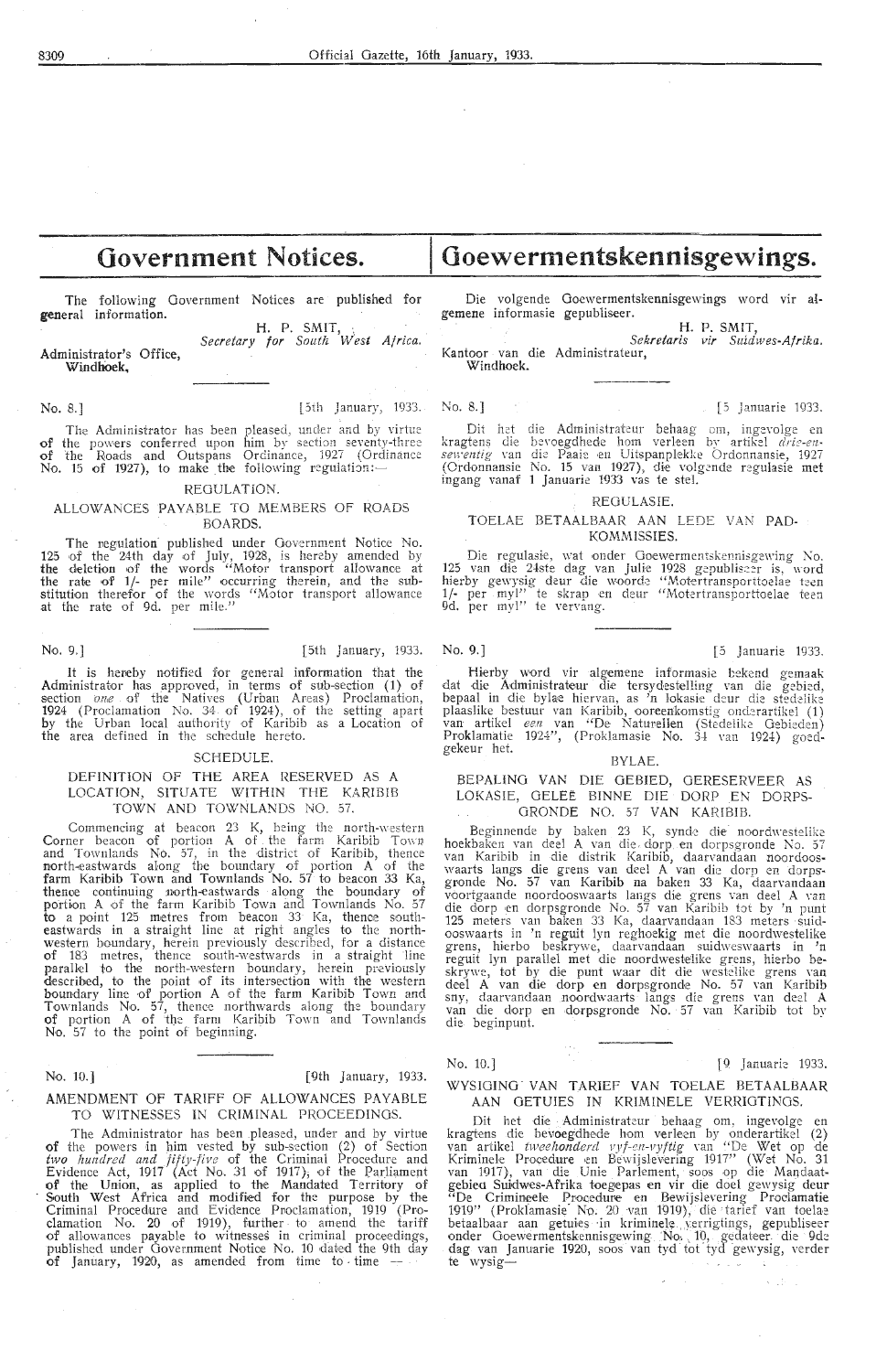- (a) *by* the reduction pf the rate of allowances payable to witnesses under classes  $(c)$  and  $(d)$  to two shillings and six pence and one shilling and six pence *per diem*, respectively;
- (b) by the deletion of section  $\hat{u} \cdot \hat{v}$  thereof and the substitution therefor of the following:—

·'2. (a) If the witness under class (b), (c) or (d) resides or sojourns not more than 5 miles from the court at which he attends no allowance shall be paid to him unless he proves to the satisfaction of such court or magistrate that he has been put to out-of-pocket expense in attending court, or that he is in employment and has actually forfeited pay or wages through attendance at the court. In such cases an allowance shall be paid to him equal to one half<br>of the rates provided under section *one* hereof.

(b) If a witness under class (a) resides or sojourns not more than 5 miles from the court at which he attends, he shall be paid an allowance at the rate of ten shillings and six pence *per diem.";* and

(c) by the deletion of the words " under classes (a), (b) and (c) of section *one* of this tariff and threepence (3d.) per mile in the cases of witnesses under class  $(d)$ " occurring in section *four* thereof, and the substitution therefor of the following:- "travelling by motor vehicle and threepence (3d.) per mile in the cases of witnesses not so travelling,".

No. 11.] [10th January, 1933.

The following appointment as Clerk of the Court has been approved:

LUDERITZ: Percival Hatton Liefeldt with effect from the 10th December, 1932, vice H. F. Cleaver transferred .

No. 12.] [10th January, 1933. No. 12.] [10 Januarie 1933.

The Administrator has been pleased to approve of the following :-

APPOINTMENT AS COMMISSIONERS OF OATHS.

- 1. Post Commander, Kub, or anyone lawfully acting in that capacity at Kub: District of Rehoboth.
- 2. Cedric Key: District of Keetmanshoop.
- 3. Victor Willem Fick: District of Rehoboth.
- *4.* Petrus Jacobus Bo!tman: District of Oiteon.

CANCELLATION OF APPOINTMENT AS COMMISSIONERS OF OATHS.

1. David Hermanus Venter (Snr.): District of Rehoboth.

2. Adolph Franciscus Wilhelm Tydeman, who has ceased to practice as an Attorney at Swakopmund and has Yoluntarily surrendered his appointment as a Commissioner of Oaths: District of Swakopmund.

No. 13.] [10th January, 1933.

#### POUND AT OTJIWARONGO: APPOINTMENT OF POUNDMASTER.

The Administrator has been pleased, in terms of section *tn-o* of Proclamation No. 5 of 1917, to authorise the appointment of WILLIAM NEVILLE CRANE as Poundmaster<br>of the Otjiwarongo Pound vice Capt. M. C. Hoffman, deceased, with effect from the 29th October, 1932. · · ·

No. 14.] [ 11th January, 1933.

#### ECONOMIC AND FINANCIAL RELATIONS COMMISSION, UNION AND SOUTH WEST AFRICA.

Union Government Notice No. 1695, dated 2nd December, 1932, and published in the *Official Gazette* of the Territory, No. 495, dated 3rd January, 1933, notified the appointment by His Excellency the Governor-General of the members of the Commission to inquire into certain economic and. financial relations between the Union of South Africa and the Mandated Territory of South West . Africa.

It is hereby notified for general information that the terms of reference of the Commission are to enquire into and report upon the following matters:-

- (a) deur die Yermindering van die tarief van toelae betaalbaar aan getuies onder klasse (c) en (d) tot twee sjielings en sespennies en een sjieling en sespennies per dag, respektieflik;
- (b) deur die skrapping van artikel *twee* daarvan en die \·ervanging daan-an deur die rnlgende :-

"2. (a) Indien de getuige onder klassen (b), (c) of (d) niet meer clan 5 mijlen woont of verblijft van het hof waar hij Yerschijnt, wordt aan hem geen toelage betaald tenzij hij ter voldoening van zoodanig hof of zoodanige mag istraat bewijst dat hij door het verschijnen voor het hof onkosten gehad heeft, of dat hij in betrekking is en door het verschijnen voor het hof werkelijk bezoldiging of loon verbeurd heeft. In zulke gevallen moet aan hem een toelage gelijk aan de helft \·an de onder sectie *een* hiervan bepaalde bedragen betaald worden.

(b) Indien een getuige onder klasse (a) niet<br>meer dan 5 mijlen woont of verblijft van het hof waar hij verschijnt, wordt aan hem een toelage van tien shillings en zes pence per dag betaald''; en

(c) deur die skrapping van die woorde "onder klassen (a), (b), en (c) van sectie een van dit tarief, en threepence (3d.) per mijl in het geval van getuigen onder klasse ( d)'' waar hulle in artikel *vier* daarvan \'oorkom **en** di,e vervanging daarvan deur die volgende :-- "die per motorvoertuig reizen en drie pence (3d.) per mijl in<br>het geval van getuigen die niet aldus reizen,''.

~o. 11.J [ 10 Januarie 1933.

Die volgende aanstelling as Klerk van die Hof is goedgekeur :-

LUDERITZ: Percival Hatton Liefeldt, ingaande vanaf 10 Desember i932, in die plek van H. F. Cleaver wat verplaas is.

Dit hei: die Administrateur behaag om die volgende goed te keur:-

KOMMISSARISSE VAN EDE: BENOEMING VAN.

- 1. Posbevelhebber, Kub, of enigeen wat wettiglik in daardie hoedanigheid op Kub optree: Distrik Rehoboth.
- 2. Cedric Key: Distrik Keetmanshoop.
- 3. Victor Willem Fick: Distrik Rehoboth.
- 4. Petrus Jacobus Boltman: Distrik Gibeon.
- KOMMISSARISSE VAN EDE: HERROEPING VAN.

1. David Hermanus Venter (Snr.): Distrik Rehoboth.

2. Adolph Franciscus Wilhelm Tydeman wat sy praktyk as Prokureur te Swakopmund opgegee het en sy benoeming as 'n Kommissaris van Ede vrywillig afgestaan het: Distrik Swakopmund.

No. 13.] [ 10 Januarie 1933. SKUT TE OTJIWARONGO: BENOEMING TOT SKUT-<br>MEESTER.

Dit het die Administrateur behaag om, ooreenkomstig artikel *twee* van Proklamasie No. 5 van 1917, die benoeming van WILLIAM NEVILLE CRANE tot skutmeester van die skut te Otjiwarongo ingaande vanaf 29 Oktober 1932, in die plek van Kapt. M. C. Hoffman, wat oorlede is, goed te keur.

*No.* 14.] [ 11 Januarie 1933.

#### EKONOMIESE EN FINANSIËLE BETREKKINGE KOMMISSIE, UNIE EN SUIDWES-AFRIKA.

Unie Goewermentskennisgewing No. 1605, gedagteken 2 Desember 1932, en gepubliseer in die Offisiële Koerant van die Gebied, No. 495, gedagteken 3 Januarie 1933, maak die benoeming deur Sy Eksellensie die Ooewerneur-Oeneraal bekend van die 1ede van die Kommissie om ondersoek in te stel na sekere ckonomiese en finansiele betrekkinge tussen die Unie van Suid-Afrika en die Mandaatgebied Suidwes-Afrika.

Dit word hierby vir algemene informasie bekend gemaak dat die opdrag aan die Kommissie is om ondersoek in die<br>volgende sake in te stel en daaroor te rapporteer:—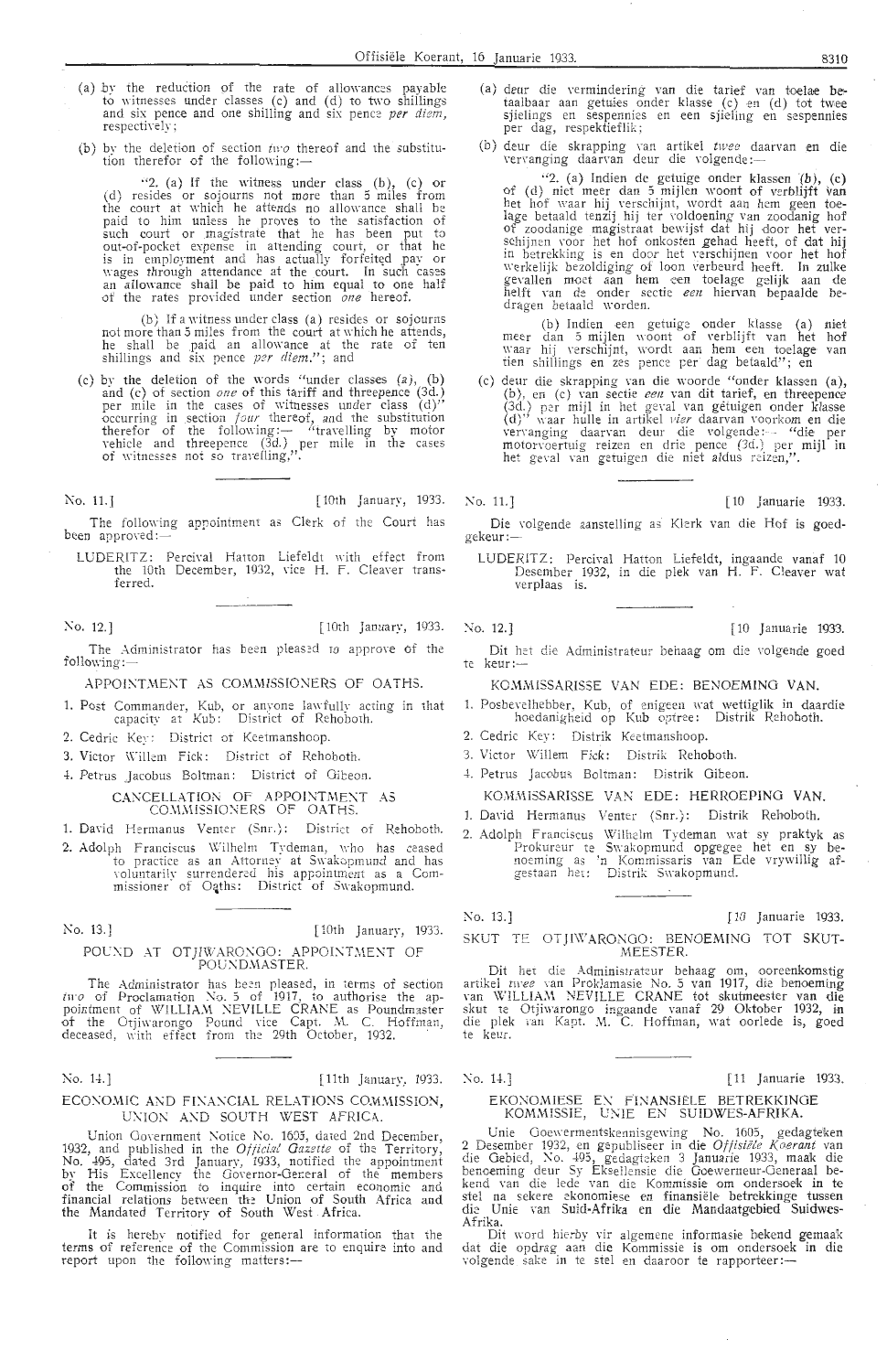1. The question of the application of protective Customs<br>duties, Suspended duties and Dumping duties to imports into<br>the Mandated Territory of South West Africa either direct<br>from countries not included within the Customs

2. (a) The railway rates in operation between the ports<br>and inland points in the Mandated Territory and between<br>the Union of South Africa and the Mandated Territory and<br>the offect of South Africa and the Mandated Territory the effects thereof upon the finances and economic position<br>of the Mandated Territory.

(b) Whether, and if so, what advantages would result<br>financially to the South West Africa Administration in case<br>the South West Africa portion of the Railways and Har-<br>bours be administered by the South West Africa Adminis

3. The financial relations between the Union of South Africa and the Mandated Territory.

The Commission will commence its sittings in the Assembly Chamber, Windhoek, at 10 a.m. on Monday, 13th Febr., 1933.

Any person desirous of giving evidence should communicate at once with the Secretary of the Commission, Mr.<br>H. BENSE, P.O. Box 292, Windhoek, to whom a memorandum or precis of the evidence proposed to be given should be su

1. Die vraag van die toepassing van beskermende doeane-<br>regte, hangende invoerregte en dumpingregte op goedere wat<br>of direk uit lande, wat nie in die Doeane-Unie ingesluit<br>is nie, of uit ope (ingevoerde) voorrade in die Un Suid-Afrika na die Mandaatgebied Suidwes-Afrika ingevoer<br>word, en die uitwerking daarvan op die finansies en eko-<br>nomiese posiesie van die Mandaatgebied, en die vraag van<br>die toelating van produkte van die Mandaatgebied, v

2. (a) Die spoorwegvrag van toepassing tussen die hawens en binnelandse stasies in die Mandaatgebied en tussen die Unie van Suid-Afrika en die Mandaatgebied, en die uitwerking daarvan op die finansies en ekonomiese posiesi

(b) Of, en indien so, watter voordele die Suidwes-Afri-<br>kaanse Administrasie geldelik sou trek in geval die Suidwes-Afrikaanse gedeelte van die Spoorweë en Hawens deur die<br>Suidwes-Afrikaanse Administrasie onafhanklik van d Spoorweë en Hawens administreer word.

3. Die finansiële betrekkinge tussen die Unie van Suid-Afrika en die Mandaatgebied.

Die Kommissie sal sy byeenkomste begin om 10 v.m. op<br>Maandag, 13 Februarie 1933 in die Vergaderingsaal te Windhoek.

Iemand, wat getuienis wil aflê, behoort dadelik met die<br>Sekretaris van die Kommissie, Mnr. H. BENSE, Posbus 292, Windhoek, in verbinding te tree en sonder versuim aan hom<br>
'n memorandum of samevatting van die voorgestelde ge-<br>
tuienis voor te lê.

Algemene Kennisgewings.

(No. 3 van 1933.)

van Maatskappye word vir algemene informasie gepubliseer.

Die volgende besonderhede in verband met die registrasie

G. H. OLIVIER.

Waarnemende Registrateur van Maatskappye.

# **General Notices.**

#### (No. 3 of 1933.)

The following particulars in regard to the registration of Companies are published for general information.

#### G. H. OLIVIER,

Acting Registrar of Companies Companies Registration Office,<br>Windhoek, 3rd January 1933.

Registrasiekantoor van Maatskappye,<br>Windhoek, 3 Januarie 1933.

NOTICE OF INCREASE OF CAPITAL. - KENNISGEWING VAN VERMEERDERING VAN KAPITAAL.

| UP of the<br>No. | Name of Company.<br>Naam van Maatskappy.      | Address.<br>Adres. | Date of Registration.<br>Datum van Registrasie. | Amount of Increase<br>Bedrag van<br>vermeerdering |
|------------------|-----------------------------------------------|--------------------|-------------------------------------------------|---------------------------------------------------|
| $-78$            | S. W. A. Karakul Centrale<br>$(1928)$ Limited | Windhoek           | 13.1.1928                                       | $\pm 3.000$ , --, --                              |

#### COMPANY PLACED IN LIQUIDATION. -- MAATSKAPPY IN LIKWIDASIE GEPLAAS.

| No.      | Name of Company<br>Naam van Maatskappy                                       | Address — Adres     | Capital -- Kapitaal                                  | Remarks - Aanmerkings                          |
|----------|------------------------------------------------------------------------------|---------------------|------------------------------------------------------|------------------------------------------------|
| 99<br>41 | E. Hälbich (Proprietary) Limited<br>The Okawiruru Farming Company<br>Limited | Karibib<br>Windhoek | $\pounds 25,000$ . — . —<br>$\pounds 11,000$ . - . - | Voluntary / Vrywillig<br>Voluntary / Vrywillig |

#### $(No, 4 of 1933.)$

and.

It is hereby notified for general information that in<br>terms of section 12 (3) of the Crown Land Disposal Ordi-<br>nance, 1903 (Transvaal), as amended and applied to the<br>Territory of South West Africa, Erf No. 462, situate in

#### (No. 4 van 1933.)

Dit word hierby vir algemene informasie bekend gemaak<br>dat ooreenkomstig artikel 12 (3) van die Kroongrond Be-<br>skikkings Ordonnansie 1903 (Transvaal), soos gewysig en<br>op die Gebied van Suidwes-Afrika toegepas, Erf No. 462,<br>

8311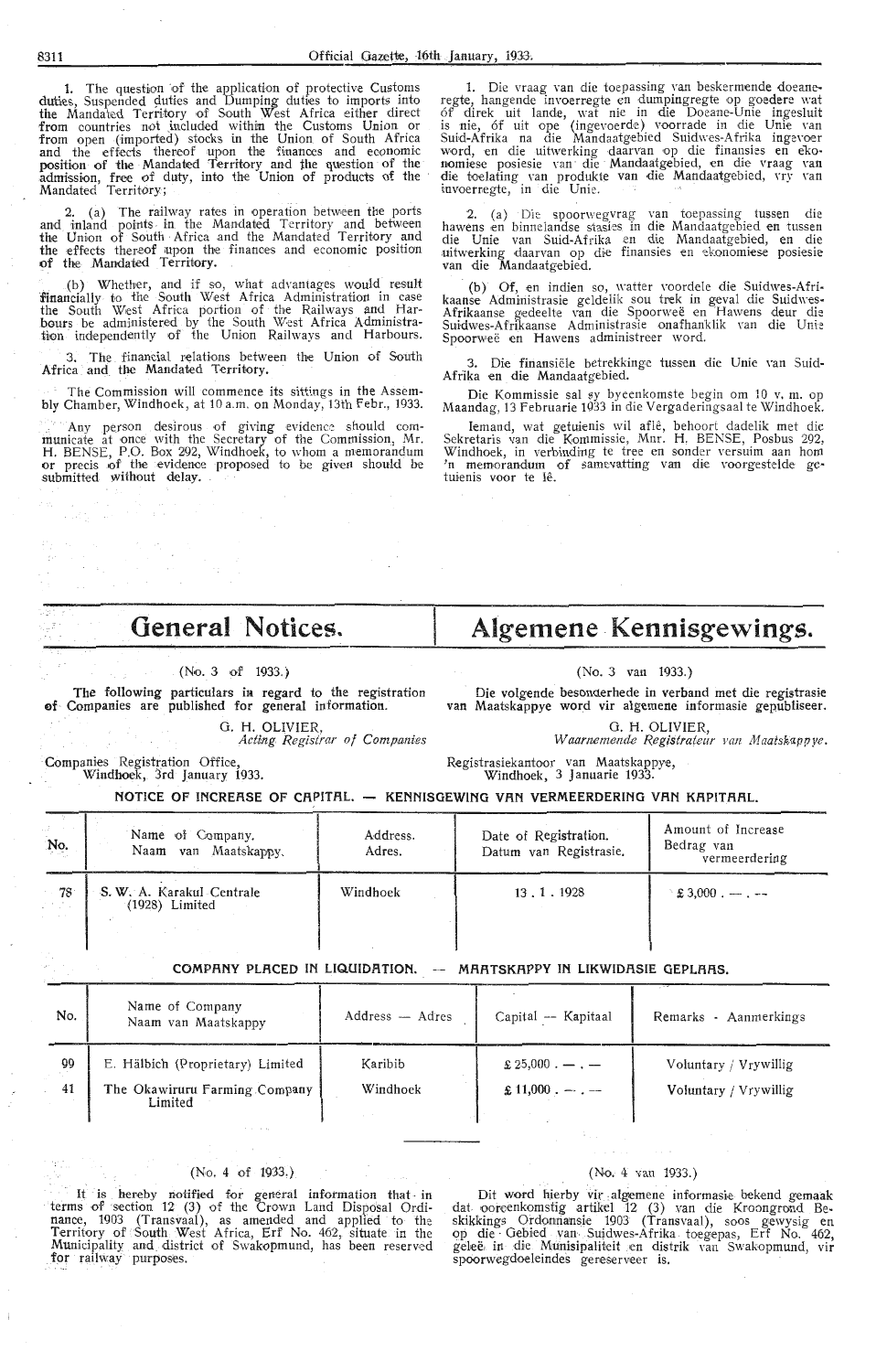## Advertisements. **Advertensies**.

#### ADVERTISING IN THE *OFFICIAL GAZETTE* OF SOUTH WEST AFRICA.

**1.** The *Official Gazette* will be published on the 1st and 15th day of each month; in the event of either of those <lays falling on a Sunday or Public Holiday, the *Gazette* **will**  be published on the next succeeding working day.

2. Advertisements for insertion in the *Gazette* must be delivered at the office of the Secretary for South West Africa ( Room 46, Government Buildings, Windhoek) in the languages ·fo which they are to be published, not later than 4.30 p.m. on the *ninth* day before the date of publication of the Gazette in which they are to be inserted.

3. Advertisements will be inserted in the *Gazette* after ihe official matter or in a supplement to the *Gazette* at ·the discretion of the Secretary.

4. Advertisements will be published in the *Official Cazette* in the English, Dutch or German languages; the *necessary translations must* be furnished by the advertiser •or his agent. It should be borne in mind however, that 1he German version of the *Gazette* is a translation only and not the authorised issue.

5. Only legal advertisements are accepted for publication in the *Official Gazette*, and are subject to the approval of 'the Secretary for South West Africa, who can refuse to -accept or decline further publication of any advertisement.

6. Advertisements should as far as possible be typewritten. Manuscript of advertisements should be written on one side of the paper only, and all proper names plainly inscribed; in the. event of any name being incorrectly printed as a result of indistinct writing, the advertisement can only be republished on payment of the cost of another insertion.

7. The Subscription for the *Official Gazette* is 20/· per annum, post free in this Territory and the Union of South Africa obtainable from Messrs. John Meinert Ltd., Box 56, Windhoek. Postage must be prepaid by ,Overseas subscribers. :Single copies of the *Gazette* may be obtained either from Messrs. John Meinert Ltd., Box 56, Windhoek, or from the Secretary for South West Africa at the price of 1/- per copy.

The charge for the insertion of advertisements other ihan the notices mentioned in the succeeding paragraph is at the rate of 7/6 per inch single column and 15/- per inch double column, repeats half price. (Fractions of an inch to be reckoned an inch.)

9. Notices to Creditors and Debtors in the estates of deceased persons and notices of executors concerning liquidation accounts lying for inspection, are published in schedule :form at 12/- per estate.

16. No advertisement will be inserted unless the charge 'is prepaid, Cheques, drafts, postal orders or monev orders must be made payable to the Secretary for South West Africa.

#### BEKANNTMACHUNG.

Alle meinem Ehemann MICHAEL FRIEDMANN durch mich erteilte Vollmachten sind erloschen. Er ist nicht mehr<br>berechtigt, mich zu vertreten, Gelder für mich in Empfang<br>zu nehmen, Quittungen in meinem Namen zu erteilen usw.

SUSANNE FRIEDMANN. Walvis Bay, den 30. Dezember 1932.

#### NOTICE.

Notice is hereby given in terms of Section 3 of the Insurance Ordinance of 1927 that THE TRUST AND ESTATE COMPANY (PROPRIETARY) LIMITED of Windhoek, United Buildings, Kaiser Street, are the duly authorized<br>principal officers in this Territory of the EAGLE, STAR -AND BRITISH DOMINIONS INSURANCE COMPANY LIMITED.

#### ADVERTEER IN DIE OFFISIELE KOERANT VAN SUIDWES-AFRIKA.

1. Die *Offisiële Koerant* sal op die 1ste en 15de van elke maand verskyn; ingeval een van hierdie dae op 'n Sondag of Publieke Feesdag val, dan verskyn die *Offisifle Koerant* op die eersvolgende werkdag,

2. Advertensies wat in die *Offisiële Koerant* geplaas.<br>moet word, moet in die taal waarin hulle sal verskyn inge-<br>handig word aan die kantoor van die Sekretaris vir Suidwes-Afrika (Kamer 46, Regerings-Geboue, Windhoek), nie later<br>as 4.30 n.m. op die neënde dag voor die datum van ver-<br>skyning van die *Offisiële Koerant* waarin die advertensies moet geplaas word nie.

3. Advertensies word in die Offisiële Koerant geplaas agter die offisiële gedeelte, of in 'n ekstra blad van die *Koerant,* soos die Sekretaris mag goedvind;

4. Advertensies word in die *Of fisiiile Koerant* gepubli- seer in die Engelse, Afrikaanse en Duitse tale; die nodige vertalinge moet deur die adverteerder of sy agent gelewer word. Dit moet onthou word dat die Duitse teks van die Offisiële Koerant slegs 'n vertaling is, en nie die geoutoriseerde uitgawe is nie.

5. Slegs wetsadvertensies word aangeneem vir publikasie in die *Of /isiiile Koerant,* en hulle is onderworpe aan die goedkeuring van die Sekretaris vir Suidwes-Afrika, **wat**  die aanneming of verdere publikasie van 'n advertensie mag **weier.** 

6. Advertensies moet sover as moontlik op die masjien geskryf wees. Die manuskrip van advertensies moet slegs op een kant van die papier geskryf word, en alle name rnoet duidelik wees; ingeval 'n naam ingevolge onduidelike handskrif foutief gedruk word, dan kan die advertensies slegs dan weer gedruk word as die koste van 'n nuwe opneming **betaal word.** 

7. Die jaarlikse intekengeld vir die Offisiële Koerant is 20/-, posvry in hierdie Oebied en die Unie van Suid-Afrika, verkrygbaar van die here John Meinert, Bpk., Posbus 56, Windhoek. Posgeld rnoet vooruit betaal word deur oorseese intekenaars. Enkele eksemplare van die *Oftisiiile Koerant* is verkrygbaar òf van die here John Meinert, Bpk., Posbus 56,<br>Windhoek, òf van die Sekretaris vir Suidwes-Afrika teen die prys van 1/- per eksemplaar.

8. Die koste vir die opname van advertensies, behalwe die kennisgewings, wat in die volgende paragraaf genoem is, is teen die tarief van 7/6 per duim enkel kolom, en 15/ per duim dubbel kolom, herhalings teen half prys. (Gedeeltes van 'n duim moet as 'n volle duim bereken word);

9. Kennisgewings aan krediteure en debiteure in die boedels van oorlede persone, en kennisgewings van eksekuteurs betreffende likwidasie-rekenings, wat vir inspeksie le, word in skedule-vorm gepubliseer teen 12/- per boedeL

10. Geen advertensie sal geplaas word nie, tensy die koste vooruit betaal is. Tjeks, wissels, pos- of geldorders moet betaalbaar gemaak word aan die Sekretaris vir Suidwes-**Afrika.** 

#### NOTICE.

Notice is hereby giren that fourteen days after publication hereof application will be made to the Magistrate<br>Okahandja, for the transfer of the General Dealer's Licence of HANS SCHENCK, Erf No. 54, Okahandja, to URSULA SCHENCK.

#### NOTICE.

Notice is hereby given that 14 days after the publication hereof application ·will be made for the transfer of the General Dealer's Licence held by ANNA ELIZABETH<br>HARRIES on Erf No. 666, Walvis Bay, to GILA \$PIRO,<br>Walvis Bay.

Walvis Bay, this 8th day of January, 1933.

A. E. HARRIES, . ··- Walvis Bay.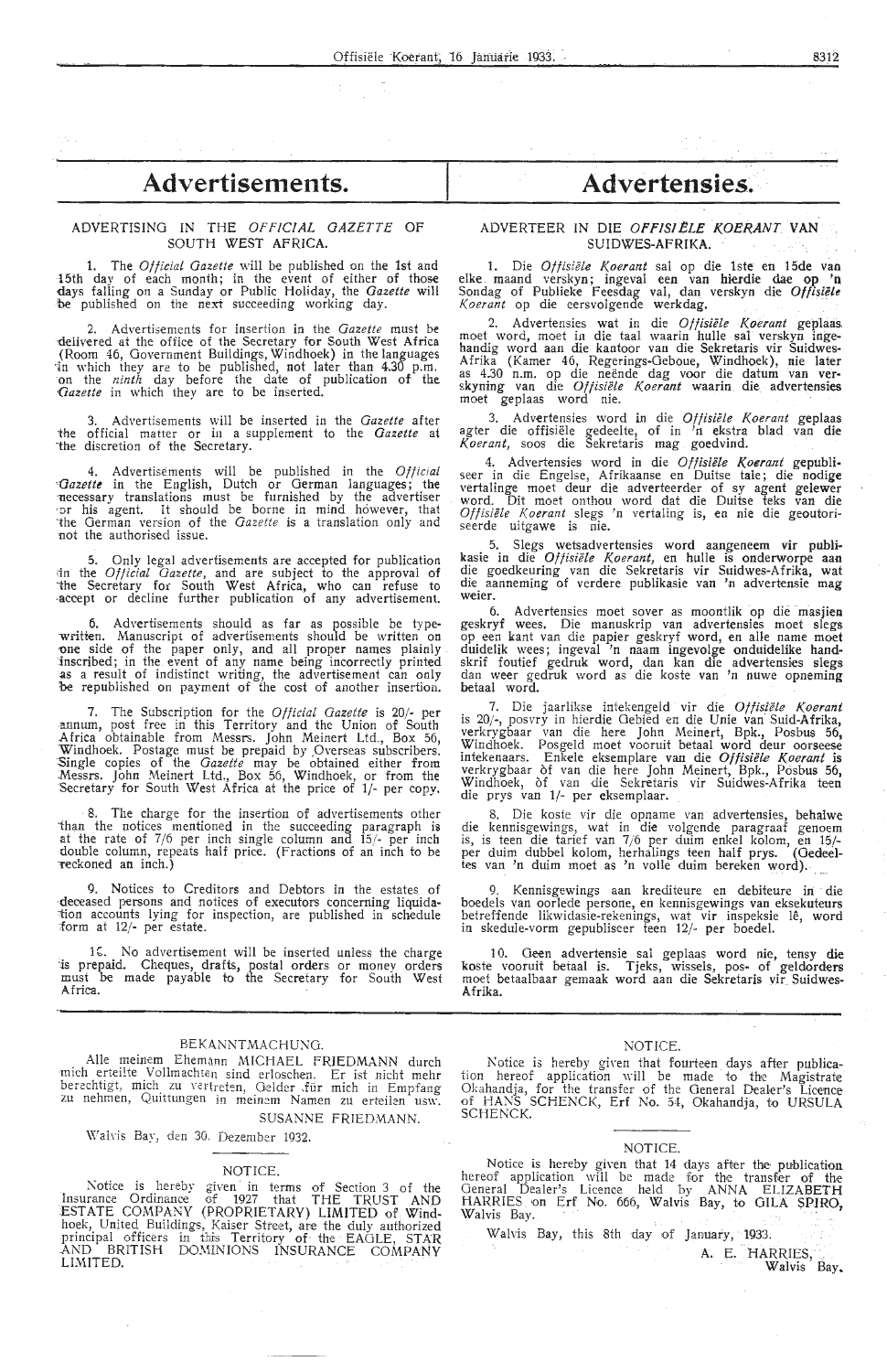NOTICES OF TRUSTEES AND ASSIGNEES. Pursuant to Section *ninety-four* of the Insolvency Act 1916, as applied to South West Africa.

Notice is hereby given that fourteen days after the date hereof it is the intention of the Trustees or Assignees of the Sequestrated or Assigned Estates mentioned in the subjoined Schedule to apply to the Master of the High Court for an extension of time, as specified in the Schedule, within which to lodge a liquidation account and plan of distribution or/and contribution.

KENNISOEWINO VAN KURATORS EN BOEDELBEREDDERAARS. Ingevolge Artiekel *vier-en-neentig* van die Insolvensie-Wet, 1916, soos toegepas op Suidwes-Afrika.

Kennis word hiermee gegee, dat die Kurators of Boedelberedderaars van die gesekwestreerde of afgestane Boedels, vermeld in die hieronder volgende Bylae, voornemens is, om veertien dae na datum hiervan die Meester van die<br>Hooggeregshof te versoek om 'n verlenging van die tyd genoem in die Bylae vir die indiening van 'n likwidasierekening en plan van distribusie of/en kontribusie. Form. No. 5.--Formulier No. 5. SCHEDULE - BYLAE.

**No. of** Name & Description<br> **Estate** of Estate Name of Trustee Date of Trustee or Date when or Assignee's Appoint-<br>nent. Account Due Period of Extension required. Estate State of Estate of Estate or Assignee Assignee's Appoint- Account Due required. To whom Appli-Naam en Beskrywing Naam van Kurator Datum van Aan- Datum waarop cation will be cation will be  $\frac{1}{2}$ No. van Journal van Boedel-<br>Roedel van Boedel beredderes Datum van Aanstelling van Kurators<br>stelling van Kurators<br>Boedelberedderaars. No. van  $\begin{bmatrix} \text{Naam} \text{en} \text{Beskrywing} \\ \text{van} \text{Boedel} \end{bmatrix}$  of Boedel beredderaar Boedelberedderaars. dien moet word benodig. 337 Insolvent Estate of Edw. Ecker 16,2,32 16/11/32 6 months Windhoek Theodor Martens 340 InsolventMaximilian H F. Hanna  $\begin{array}{|l} 26/4/32 \end{array}$  26/10/32  $\begin{array}{|l} 26/10/32 \end{array}$  6 months Windhoek Friedrich Holdt 363 Insolvent Estate of Hans Drexler A. Neuhaus  $7/4/32$ 365 | Insolvent Estate of | A. Neuhaus |  $7/4/32$ Mathilde Offermann 7 /1/33 6 months Windhoek  $7/1/33$  6 months Windhoek

#### RAUPERT & CO. (PROPRIETARY) LTD. (in voluntary liquidation).

NOTICE is hereby given that a meeting of creditors of the abovementioned Company will be held at the office of the TRUST AND ESTATE CO. (PTY) LTD., United Buildings, Windhoek, on Friday, the 3rd February, 1933, at 10 a.m. for the purpose of proving claims and giving the Liquidator instructions as to the winding-up of the Company. All proofs of debt (supported by affidavits) and Powers of Attorney must be lodged with the Liquidator not later than<br>twenty-four (24) hours before the advertised time of the meeting. Pursuant to Section 164 of the Companies Ordinance, 1928, the Liquidator has fixed a period of ONE **MONTH** after the date of the said meeting as the period within which all creditors are to prove their claims or be excluded from any distribution under any account lodged with the Master before such claims are proved.

Windhoek, P.O. Box 18. ERICH WORMS, Liquidator.

#### WINDHOEK GOLD MINES (PROPRIETARY) LTD. (in voluntary liquidation).

NOTICE is hereby given that a meeting of creditors of the abovementioned Company will be held at the office of the TRUST AND ESTATE CO. (PTY) LTD., United Buildings, Windhoek, on Friday, the 3rd February, 1933, at 10 a.m. for the purpose of pro\·ing claims and gi\'ing the Liquidator instructions as to the winding-up of the Company. All proofs of debt (supported by affidavits) and Powers of Attorney must be lodged with the Liquidator not later than twenty-four (24) hours before the advertised time of the meeting. Pursuant to Section 164 of the Companies Ordinance, 1928, the Liquidator has fixed a period Df ONE **MONTH** after the date of the said meeting as the period within which all creditors are to prove their claims or be excluded from any distribution under any account lodged excluded from any distribution under any account lodged with the Master before such claims are proved.

Windhoek, P.O. Box 18. ERICH WORMS,

Liquidator.

#### NOTICE.

Notice in hereby given that my GEneral Dealer's business at Erf No. 156, Omaruru, in the district of Omaruru, will after the expiration of 14 days hereof be transferred to Miss HALINA TERESINSKI.

Omaruru, 15th January, 1933.

PETER TERESINSKI.

#### IN THE HIGH COURT OF SOUTH WEST AFRICA.

Before His Honour Mr. Justice Bok,

Windhoek, this 14th day of November, 1932.

In the matter of the

EX PARTE APPLICATION OF BOYE & LEMBCKE,

Upon hearing Mr. van der Westhuizen of Counsel for the Applicant, and having read the petition with its verifying affidavit and annexures,

### !T IS ORDERED,

That a Rule Nisi be, and it is hereby, issued calling upon all interested persons to show cause, if any, in this Court on the 15th February, 1933, why the Registrar of Deeds shall not be authorized to expunge from the Orundbuch and Orundakten the note concerning the insolvency of the firm and dated the 9th April, 1914.

That this Rule be published once in the: *Officid Gazette*  of South West Africa and once in the Allgemeine Zeitung.

> Bv Order of the Court. R. STEYN,

Registrar.

#### NOTICE TO CREDITORS.

E. HAELBICH (PTY) LTD. (in voluntary Liquidation). Having been appointed Liquidator by Resolution of the Company dated 23rd December, 1932, I hereby give Notice in terms of Section 166 of the Companies Ordinance 19 of 1928 that a meeting of the creditors of the above Company will be held at Karibib, Hotel Kaiserhof, on 25th January, 1933, at 10 o'clock in the forenoon.

Creditors desiring to be represented at such meeting are required to lodge their claims for proof with the undersigned at the registered Office of the above Company, Main Street, Karibib, P.O. Box 16, not later than 48 hours before the advertised time of the meeting, and any creditor desiring to be represented at such meeting by an agent must cause<br>the Power of Attorney in favour of such agent likewise to be lodged with the undersigned at the aforesaid address. not later than 24 hours before the advertised time of the meeting.

Notice is further hereby given in terms of Section 164 (e) of the said Ordinance that all creditors who have not proved their claims at the above meeting, are required to lodge their claims with the undersigned on or before the 15th day of April, 1933; otherwise they wili be excluded from any distribution under any account lodged with the Master before their claims are proved.

Karibib, 7th January, 1933. OTTO HAELBICH, Liquidator.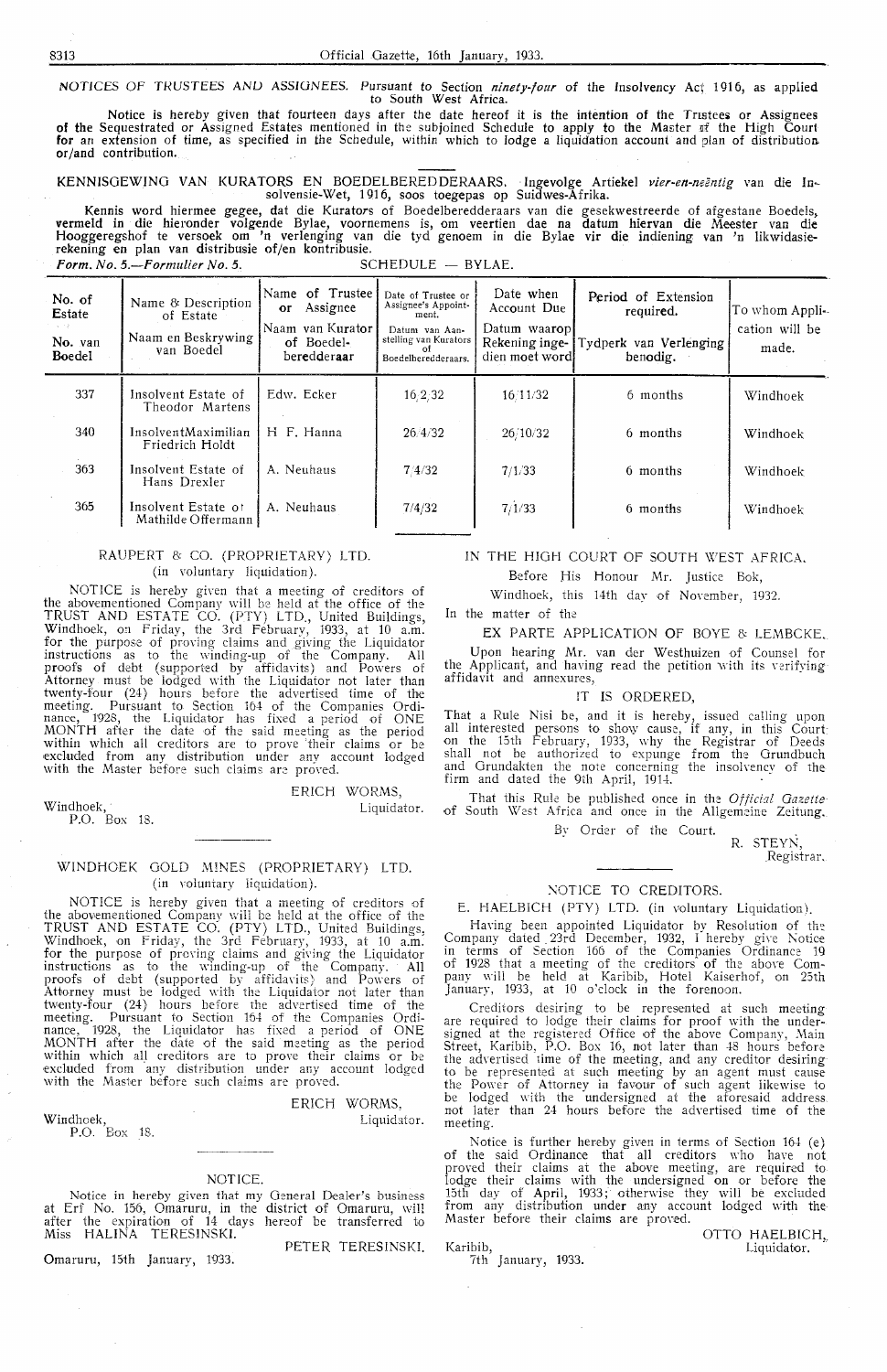NOTICES OF TRUSTEES AND ASSIGNEES. Pursuant to Sections *forty and forty-one* of the Insolvency Act, 1916, as applied to South West Africa. \_ as applied to South West Africa. .

Notice is hereby given that a meeting of creditors will be held in the Sequestrated or Assigned Estates mentioned in the subJomed Schedule on the dates, at the times and places, and for the purposes therein set forth. Meetings in Windhoek will be held before the Master; elsewhere they will be held before the Magistrate.

KENNISGEWINGS VAN KURATORS EN BOEDELBERED DERAARS. Ingevolge artiekels *veertig* en een-en-veertig van die Insolvensiewet 1916, soos op Suidwes-Afrika toegepas.

Hiermee word kennis gegee dat 'n byeenkoms van skuldeisers in die gesekwestreerde of. afgestane Boedels, vermeld in die onderstaande Bylae op die datums, tye en plekke en vir die doeleindes daarin vermeld, gehou sal word. In Windhoek sal die byeenkomste voor die Meester en in ander plekke voor die Magistraat gehou word. *Form No. 4.*-*Formulier No. 4.* SCHEDULE - BYLAE.

| No. of<br>Estate  | Name and Description<br>of Estate                                                                    | Whether<br>Assigned or<br>Sequestrated<br>Of Boedel | Day, Date and Hour of Meeting<br>Dag, Datum en Uur van<br><b>Byeenkoms</b> |               |                | Place of Meeting<br>Plek van | Object, of Meeting                                                                                                                                          |  |  |
|-------------------|------------------------------------------------------------------------------------------------------|-----------------------------------------------------|----------------------------------------------------------------------------|---------------|----------------|------------------------------|-------------------------------------------------------------------------------------------------------------------------------------------------------------|--|--|
| No. van<br>Boedel | Naam en Beskrywing<br>van Boedel                                                                     | Gesekwestreer<br>of Afgestaan is                    | Day/Dag                                                                    | Date<br>Datum | Hour<br>$U$ ur | <b>Byeenkoms</b>             | Doel van Byeenkoms                                                                                                                                          |  |  |
| C.P.66            | Mariental Motor Supplies<br>Pty) Ltd. in Liquidation,<br>Mariental                                   | Assigned                                            | Saturday                                                                   | 4 2 3 3       | 10 a.m.        | Magistrate<br>Mariental      | Proving further claims                                                                                                                                      |  |  |
| 379               | Assigned Estate of<br>Abraham Finkelstein                                                            | Assigned                                            | Saturday                                                                   | 11 2 33       | 10a.m.         | Mast. Office,<br>Windhoek    | Final special meeting<br>for the purpose of<br>proving claims                                                                                               |  |  |
| 331               | Assigned Estate of<br>Wilhelm Triebner                                                               | Assigned                                            | Saturday                                                                   | 11 2 33       | 10 a.m.        | Mast. Office,<br>Windhoek    | Special meeting for the<br>purpose of proving<br>claims                                                                                                     |  |  |
| 332               | Assigned Estate of John<br>Alfred Winson and<br>Victor Woolfson, trading<br>as Windhoek Sales Stores | Assigned                                            | Saturday                                                                   | 11 2 33       | 10 a.m.        | Mast. Office,<br>Windhoek    | Special meeting for the<br>purpose of proving<br>claims                                                                                                     |  |  |
| 406               | Assigned Estate<br>Ludwig Schröder                                                                   | Assigned                                            | Tuesday                                                                    | 28/2/33       | 11.15a.m.      | Magistrate<br>Swakopmund     | Special meeting and for<br>proof of further claims<br>and receiving the in-<br>structions of the cre-<br>ditors as to the admi-<br>nistration of the estate |  |  |
|                   |                                                                                                      |                                                     |                                                                            |               |                |                              |                                                                                                                                                             |  |  |

'NOTICES OF TRUSTEES AND ASSIGNEES. Pursuant to Section *ninety-nine*, Sub-section 12), of the Insolvency Act, 1916, as applied to South West Africa.

The liquidation accounts and plans of distribution or/and contribution in the Assigned or Sequestrated Estates mentioned in the subjoined Schedule having been confirmed on the dates therein mentioned, notice is hereby given that a dividend is in course of payment or/ and a contribution in course of collection in the said Estates as in the Schedule is set forth, and that every creditor liable to contribute is required to pay the trustee or assignee the amount for which he is liable at the address mentioned in the Schedule.

KENNISGEWING VAN KURATORS EN BOEDELBEREDDERAARS. Ingevolge artiekel *neën-en-neëntig*, onderartiekel (2) van die Insolvensiewet- 1916, soos op Suidwes-Afrika toegepas.

Aangesien die likwidasierekenings en state van distribusie of/en kontribusie in die afgestane of gesekwestreerde boedels vermeld in die onderstaande Bylae op die daarin genoemde datums bekragtig is, word hiermee kennis gegee dat 'n diwident uitgekeer of/en 'n kontribusie in vermelde boedels ingevorder sal word, soos uiteengesit in die Bylae, en dat elke kontribusiepligtige skuldeiser die deur horn verskuldigde bedrag aan die kurator of boedelberedderaar by die adres in die Bylae genoem, moet betaal.

*Porm No . 7.-f'ormulier No.* 7. SCHEDULE - BYLAE.

| No. of<br>Estate<br>No. van<br>Boedel | Name and Description<br>of Estate<br>Naam en Beskrywing<br>van Boedel                                                             | Date when<br>Account<br>Confirmed<br>Datum<br>waarop Re- | Whether a Dividend is<br>being paid or Contri-<br>bution being collected,<br>or both<br>Of 'n diwident uitgekeer<br>kening be- word of 'n kontribusie<br>kragtig is ingevorder word of beide | Name of Trustee or<br>Assignee<br>Naam van Kurator of<br>Boedelberedderaar | Full Address of Trustee<br>or Assignee<br>Volledige Adres<br>van<br>Kurator of<br>Boedelberedderaar |
|---------------------------------------|-----------------------------------------------------------------------------------------------------------------------------------|----------------------------------------------------------|----------------------------------------------------------------------------------------------------------------------------------------------------------------------------------------------|----------------------------------------------------------------------------|-----------------------------------------------------------------------------------------------------|
| 319                                   | Insolvent Estate Louis<br>William Bermann, who<br>carried on business as the<br>Southern Motor Company<br>at Keetmanshoop, S.W.A. | 3.1.33                                                   | Dividend being paid                                                                                                                                                                          | Alec E. Rissik                                                             | Box 90,<br>Keetmanshoop                                                                             |
| 343                                   | Insolvent Estate of<br>Otto Mihm                                                                                                  | 29/12 32                                                 | Dividend being paid                                                                                                                                                                          | Alfred Steckel                                                             | Box 35,<br>Swakopmund                                                                               |
| 360                                   | Insolvent Estate of David<br>Hercules Botha, a farmer<br>of "Rheinau", district<br>Otjiwarongo                                    | 29/12 32                                                 | Dividend is being paid                                                                                                                                                                       | Edw. Ecker                                                                 | Box 11,<br>Otjiwarongo                                                                              |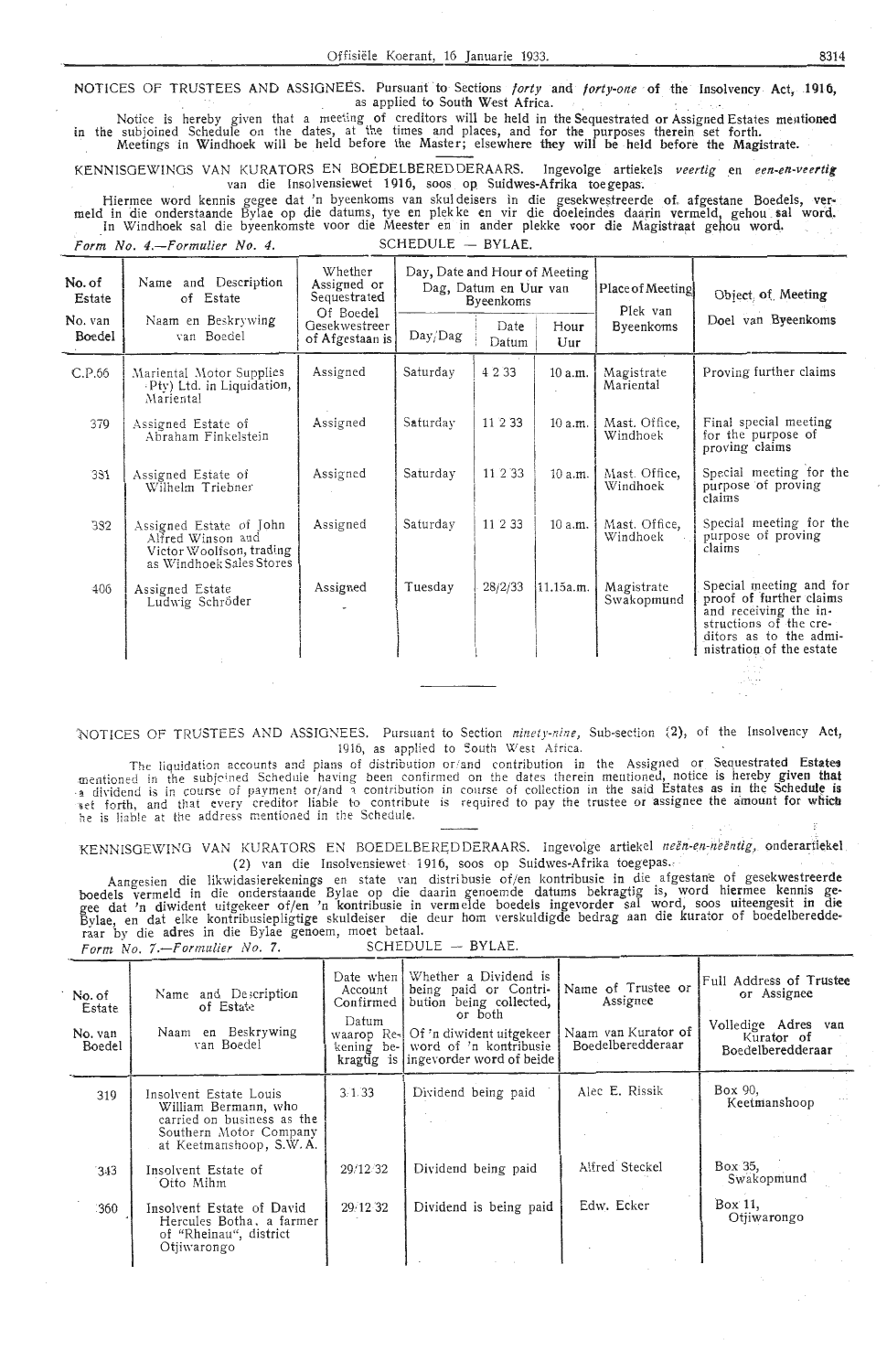NOTICES OF TRUSTEES AND ASSIGNEES. Pursuant to Section- *sixty-four,* Sub-section (3), Section *seventy* and Section *thirty-nine,* Sub-section (2), of the Insolvency Ordinance, 1928, as applied to South West Africa.

Notice is hereby given that the persons mentioned in the subjoined Schedule have been appointed Trustees or<br>Assignees, as the case may be, of the Estates therein mentioned as having been sequestrated or assigned, that thei are therein set forth; and that the persons indebted to the Estates are required to pay their debts at the said address**e**s withi**n** che periods mentioned in the Schedule.

Further, that a meeting of creditors (being the second meeting in such of the said Estates as are under sequestration) **will** be held in the said Estates on the da•es and at the times and places mentioned in the Schedule, for the proof of **claims against** the Estate, for the purpose of receiving the Trustee's or Assignee's report as to the affairs and condition of the Estate, and of giving the Trustee or Assignee directions concerning the sale or recovery of any part of the Estate, or<br>concerning any matter relating to the administration thereof.

Meetings in Windhoek will be held before the Master; elsewhere they will be held before the Magistrate.

. KENNISGEWINGS VAN KURA TORS EN BOEDELBE REDDERAARS. Ingevolge artiekel *vier-en-sestig,* onderartie**kel** (3), artiekel *sewentig* en artiekel *neen-en-dertig,* onderartiekel (2) van die Insolvensie-Ordonnansie 1929, soos op- Suidwes-Afrika toegepas.

Kennis word hiermee gegee dat die persone vermeld in die aangehegte Bylae as kurators of boedelbe-<br>redderaars, soos die geval mag wees, van die daarin as gesekwestreer of afgestaan vermelde boedels aangestel is;<br>•en dat pe in die Bylae moet betaal.

Verder dat 'n byeenkoms van skuldeisers (dus die twede byeenkoms in diegene van die boedels wat gesekwestreer is) met betrekking tot vermelde boedels op die datums, tye en plekke vermeld in die Bylae gehou sal word vir die bewys van aansprake teen die boedel, die ontvangs van die verslag van die kurator of die boedelberedderaar omtrent die aangeleenthede en toestand van die boedel, asook vir die verstrekking van instruksies<br>aan die kurator of boedelberedderaar betreffende die verkoop of opvordering van enige gedeelte van die boedel of betreffende enige aangeleentheid in verband met die beheer daarvan.

In Windhoek word die byeenkomste voor die Meester gehou en op ander plekke voor die Magistraat. *Form. No. 3. - Formulier No. 3.* SCHEDULE - BYLAE.

| No. of<br>Estate<br>No. van<br>Boedel | Name and De-<br>scription of Estate<br>Naam en<br>beskrywing<br>van Boedel               | Whether<br>Assigned<br>or Seque-<br>strated<br>Of Boedel<br>afgestaan<br>of gesek-<br>westreer is | Name of<br>Truste <b>e or</b><br>Assignee<br>Naam van Ku-<br>rator of Boedel-<br>beredderaar | Full Address<br>Trustee or<br>lof<br>Assignee<br>Volledige adres<br>van Kurator of<br>Boedel-<br>beredderaar | Day<br>Dag | Day, Date and Hour of<br>Meeting<br>Dag, Datum- en Uur van<br><b>Byeenkoms</b><br>Date<br>Datum | Hour<br>$U$ ur | Place of<br>Meeting<br>Plek van<br><b>Byeenkoms</b> | Time within<br>which debts<br>payable<br>Tyd binne<br>welke sku <b>ld</b><br>betaal moet<br>word |
|---------------------------------------|------------------------------------------------------------------------------------------|---------------------------------------------------------------------------------------------------|----------------------------------------------------------------------------------------------|--------------------------------------------------------------------------------------------------------------|------------|-------------------------------------------------------------------------------------------------|----------------|-----------------------------------------------------|--------------------------------------------------------------------------------------------------|
| 392                                   | Insolvent Estate<br>of Max Pupkewitz,<br>general dealer of<br>Windhoek and<br>Swakopmund | Sequestrated                                                                                      | E. Worms and<br>A. Neuhaus.<br><b>Joint Trustees</b>                                         | P.O. Box 156.<br>Windhoek                                                                                    | Saturday   | 28/1/33                                                                                         |                | 10 a.m. Windhoek                                    | 21 days                                                                                          |

#### CUSTOMS . NOTICE.

QUARTERLY RETURN OF GOODS IN KING'S WARE-HOUSES.

It is hereby notified for general information that the Quarterly Returns for goods in King's Warehouses at the undernoted ports, for the Quarter ended 31st December, 1932, have been prepared and may be inspected at the offices of<br>the Collectors of Customs at the respective ports:—

#### Walvis Bay.

#### Luderitz. W. VAUGHAN,

Walvis Bay, Collector of Customs. 6th January, 1933.

#### NOTICE OF ASSIGNMENT.

Notice is hereby given that ERNST SCHWINDT carrying on business as a General Dealer at Otjiwarongo has made an assignment of his property in favour of EDWARD ECKER of Otjiwarongo in trust for the creditors of the said .Ernst Schwindt, if they accept the same, and that the schedules of the said Ernst Schwindt will lie for inspection and the Deed of Assignment for inspection and signature by all creditors entitled to sign at the Office of the Master of the High Court at Windhoek and at the office of the Magistrate at Otjiwarongo for a period of 14 days reckoned from 14th February, 1933.

It is further notified that if the said Assignment shall be declined, application will be made to the High Court of South West Africa on Monday the 6th day of March, 1933, at 9 o'clock in the forenoon or as soon thereafter as Counsel can be heard for the surrender of the estate of the said can be heard for the surrender of the estate of the said<br>Ernst Schwindt as insolvent.

|                     |  | I. ORMAN.              |           |
|---------------------|--|------------------------|-----------|
| Windhoek,           |  | Attorney for Assignor, |           |
| 10th January, 1933. |  |                        | Windhoek. |

### DOEANE KENNISGEWING.

#### KWARTAALSE OPGAWE VAN GOEDERE IN RYKS PAKHUISE.

Dit word hiermee vir algemene inforrnasie bekend gestel' dat die Kwartaalse Opgawe van goedere in Ryks Pakhuise by die ondergenoemde hawes vir die Kwartaal geëindig 31 Desem-<br>ber 1932 opgestel is en mag opgeslaan word by die kantore<br>van die Ontvangers van Doeane by die respektiewe hawes :-

#### Walvisbaai.

Luderitz.

W. VAUGHAN, Ontvanger van Doeane.

Walvisbaai, 6 Januarie 1933.

#### NOTICE OF ASSIGNMENT.

Notice is hereby given that GEORG WILHELM OSKAR MUELLER trading as CARL SCHRADER NACHFOLGER,<br>a General Dealer of Windhoek, has made an assignment of his property in favour of ADOLF NEUHAUS of Windhoek in trust for the creditors of the said Georg Wilhelm Oskar Mueller, if they accept the same, and that the Schedules of the said Georg Wilhelm Oskar Mueller will lie for in--<br>spection, and the Deed of Assignment for inspection and signature by all creditors who are entitled to sign at the<br>Office of the Master of the High Court of South West Africa at Windhoek for a period of fourteen days reckoned from the 14th February, 1933,

It is further notified that if the said Assignment shall be declined, application will be made to the High Court of South West Africa on Monday the 6th day of March, 1933, at 9 o'clock in the foremoon or as soon thereafter as Counsel can be heard for the Surrender of the said estate of Georg can be heard for the Surrender of the said estate of Georg Wilhelm Oskar Mueller, as insolvent.

Windhoek, 10th January, 1933. **J.** ORMAN,<br><sup>^</sup>Attorney for Assignor, Windhoek.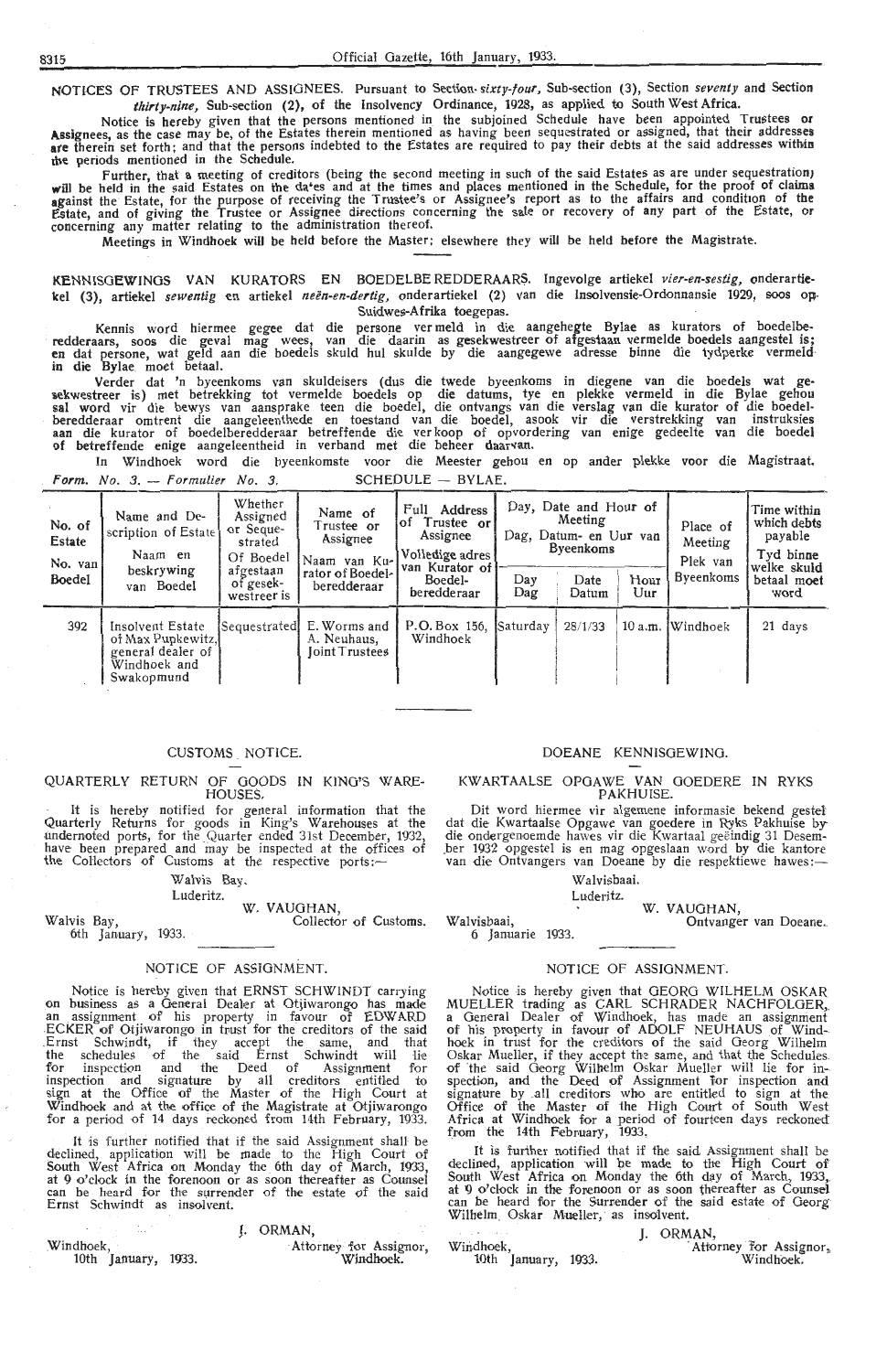#### NOTICE:

WELGEMEEND KOÖPERATIEWE LANDBOUONDER-<br>
STANDSMAATSKAPPY, BEPERK. (In liquidation.)<br>
Notice is hereby given in terms of section 49 (5) of<br>
Proclamation 19/1922 that application will be made to the<br>
High Court of South West hereto.

Copies of the said plan of distribution and contribution Vill lie open for inspection at the offices of the Land and<br>Agricultural Bank of South West Africa, and the Magistrates'<br>offices at Otjiwarongo and Outjo, for a period of four-<br>teen days from the date of publication hereof

> J. G. VON BACKSTROM, Liquidator.

Windhoek, 9th January, 1933.

#### SCHEDULE. in de la caracterí

|                                                                                                                                                                                                                                                                                                                                                                                                        |                                                                                                                                                                                                                                      | WELGEMEEND KOÖPERATIEWE LANDBOUONDERSTANDSMAATSKAPPY, BEPERK (IN LIQUIDATION).                                                                                                                                                                                                                                                              |                                                                                                        |
|--------------------------------------------------------------------------------------------------------------------------------------------------------------------------------------------------------------------------------------------------------------------------------------------------------------------------------------------------------------------------------------------------------|--------------------------------------------------------------------------------------------------------------------------------------------------------------------------------------------------------------------------------------|---------------------------------------------------------------------------------------------------------------------------------------------------------------------------------------------------------------------------------------------------------------------------------------------------------------------------------------------|--------------------------------------------------------------------------------------------------------|
| Distribution Plan.                                                                                                                                                                                                                                                                                                                                                                                     |                                                                                                                                                                                                                                      |                                                                                                                                                                                                                                                                                                                                             |                                                                                                        |
| By Cash in Bank.<br>", Proceeds of sale of pledged stock:-<br>D. P. Geldenhuys<br>J. P. Odendaal.<br>W. F. de Wet.<br>$\mathcal{L}(\mathcal{L}^{\mathcal{L}})$ , where $\mathcal{L}^{\mathcal{L}}$ and $\mathcal{L}^{\mathcal{L}}$<br>$P.$ J. Lombard $\cdot$ $\cdot$ $\cdot$ $\cdot$<br>D. J. Weakley<br>C. Č. Cronje $\vdots$ $\vdots$ $\vdots$<br>Deficit<br>and the con-<br>$\Delta \sim 10^{-11}$ | £ $18100$<br>219 19<br>9<br>111 13 0<br>218 10<br>4<br>$223 \t3$<br>-7<br>115 12<br>6<br>$\mathbf{z}^{(n)}$<br>180 19 0<br>$133 \t0 \t0$<br>$\mathcal{L}^{\text{max}}$<br>$\epsilon$<br>$5\quad 0$<br>191<br>414 2 11<br>£1,826 16 1 | To Realisation Expenses<br>$\frac{12}{12}$ b $\frac{0}{12}$ b $\frac{0}{12}$ b $\frac{0}{12}$ contents of bone but.<br>", Land Bank 1,628 9 4<br>Dr. A. Stark 12 11 0<br>$\overline{\mathbf{H}}$<br>$\ldots$ , G. Schumann & Co. $\ldots$<br>$\sim 100$ km s $^{-1}$<br>$\mathbf{u} = \mathbf{u}$                                           | $£166$ 3 9<br>12 0 0<br>12.0<br>$\text{\pounds}1,826$ 16 1                                             |
| Contribution Plan.                                                                                                                                                                                                                                                                                                                                                                                     |                                                                                                                                                                                                                                      |                                                                                                                                                                                                                                                                                                                                             |                                                                                                        |
| To deficit on dis.a/c<br><b>Contractor</b><br>$\mathbf{w} = \mathbf{w}$ .                                                                                                                                                                                                                                                                                                                              | . £414 211<br>$£414$ 2 11                                                                                                                                                                                                            | By contribution on sale to J. Doll<br>", contribution per interest earned<br>", balance<br>and the contract of the contract of the contract of the contract of the contract of the contract of the contract of the contract of the contract of the contract of the contract of the contract of the contract of the contra                   | £50 10 6<br>$3 \quad 1 \quad 2$<br>360 11 3<br>£414 2 11                                               |
| To balance                                                                                                                                                                                                                                                                                                                                                                                             | £360 11 3                                                                                                                                                                                                                            | By Contributions members:<br>D. Geldenhuys<br>$\mathcal{L} = \mathcal{L} \cup \mathcal{L}$<br>C. C. Cronje de la contra de la contra de la contra de la contra de la contra de la contra de la contra de la<br>T. G. Pansegrouw                                                                                                             | $£32$ 15 7<br>32 15 7<br>$32 \t15 \t7$<br>3215.7<br>32 15 7<br>32 15 7<br>32 15 7<br>32 15 7<br>98 6 9 |
|                                                                                                                                                                                                                                                                                                                                                                                                        | £360 11 3                                                                                                                                                                                                                            | By Actual recoveries, on above:<br>D. Geldenhuys<br>W. F. de Wet $\cdots$ $\cdots$<br>$\mathcal{L}^{\mathcal{A}}$ . The set of the set of the set of $\mathcal{L}^{\mathcal{A}}$<br>$\left  \cdot \right $ . Botha.<br>$\Delta \sim 10^{-11}$<br>Administration of S.W.A<br>$\mathcal{L}^{\text{max}}$<br>$\sim$<br>Deficit to be reversed. | £32 15 7<br>18 4 8<br>$\mathbf{z}$ and $\mathbf{z}$<br>32 15 7<br>98 6 9<br>178 8 8<br>3<br>£360 11    |
| Supplementary Plan No. 1.<br>To Amounts unpaid and reversible on 1st Plan:<br>W. F. de Wet<br>£14 10 11<br>32 15 7<br>I. P. Odendaal<br>32 15 7<br>P. J. Lombard<br>D. J. Weakley                                                                                                                                                                                                                      | 32 15 7                                                                                                                                                                                                                              | By Contributions:<br>D. Geldenhuys                                                                                                                                                                                                                                                                                                          | £35.13 $9$<br>$35 \t13 \t9$<br>$107$ 1 3                                                               |
| C.<br>C. Cronie .<br>T. G. Pansegrouw.                                                                                                                                                                                                                                                                                                                                                                 | $32\,15\quad7$<br>32 15 7<br>$£178$ $8$ $8$                                                                                                                                                                                          | By actual recoveries:<br>D. Geldenhuvs<br>J. J. Botha<br>Administration of S.W.A. .<br>Deficit                                                                                                                                                                                                                                              | $£17$ 17 1<br>$\begin{array}{ccc} 35 & 13 & 9 \\ 107 & 1 & 3 \end{array}$<br>$17 \t16 \t7$             |
|                                                                                                                                                                                                                                                                                                                                                                                                        | £178 8 8                                                                                                                                                                                                                             |                                                                                                                                                                                                                                                                                                                                             | £178 8 8                                                                                               |
| Supplementary Plan No. 2.<br>To amount unpaid and reversible on 1st Supp.<br>Plan<br>" surplus                                                                                                                                                                                                                                                                                                         | £17 16 7<br>1<br>$£17$ 16 8                                                                                                                                                                                                          | By contributions:<br>J. J. Botha.<br>Administration of S.W.A                                                                                                                                                                                                                                                                                | £4.9.2<br>13 7<br>£17 16 8                                                                             |
|                                                                                                                                                                                                                                                                                                                                                                                                        |                                                                                                                                                                                                                                      |                                                                                                                                                                                                                                                                                                                                             |                                                                                                        |

## NOTICE.

Is hereby given that the First and Final Liquidation and<br>Distribution Account in the matter of WINDHOEKER<br>DAMPFBAECKEREI (PTY) LIMITED (in liquidation) will<br>lie for inspection of all interested persons at the Office<br>of the

#### Windhoek,

6th  $\epsilon$  January, 1933.

#### HANS PAULSMEIER, Liquidator.

#### NOTICE.

Notice is hereby given that by an extraordinary resolution passed at an extraordinary General Meeting held on Thursday, 29th December, 1932, it has been resolved that the OKAWIRURU FARMING COMP. LIMITED be placed into volu

#### OKAWIRURU FARMING COMP. LTD. Windhoek Oskar Kisker, -29th, December, 1932. Director.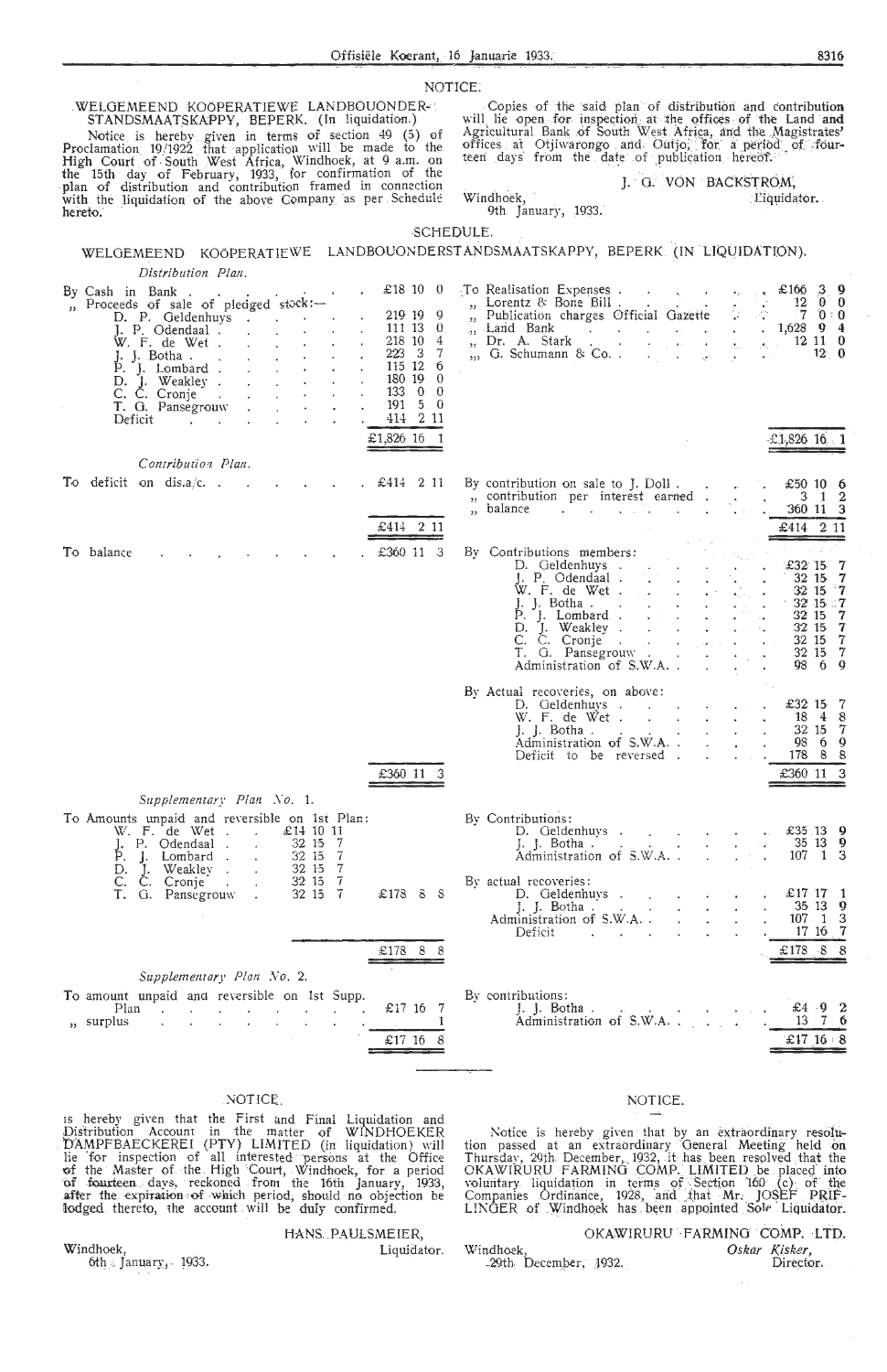ELECTION OF EXECUTORS AND TUTORS.<br>The Estates of the persons mentioned in the attached schedule being unrepresented, notice is hereby given to the The Estates of the persons mentioned in the attached schedule being unrepresented, notice is hereby given to the<br>surviving spouse (if any), next-of-kin, legatees, and creditors, and—in cases where the meeting is convened f Tutors—to the paternal and maternal relatives of the minors, and to all others whom these presents may concern, that meetings will be held in the several Estates at the times, dates, and places specified for the purpose of appointed Executors or Tutors, as the case may be. Meetings at Windhoek will be held before the Master, and in other places before the Magistrate.<br>R. de B. STEYN,

*Master of the High Court of South West Africa.* 

## VERKIESINO **VAN** EKSEKUTEURS EN VOOODE.

Aa11gesien die Boedels van die persone, vermeld in die aangehegte lys, nie verteenwoordig is nie, word hier• mee kennis gegee aan die nagelate eggenoot (as daar eeri is) erfgename, legatarisse en skuldeisers, en-in gevalle waar die byeenkoms vir die verkiesing van voogde belê word—aan die bloedverwante van die minderjariges<br>van vaders- en moederskant, en aan al die ander persone wat dit mag aangaan, dat byeenkomste met betrekking tot die verskillende boedels op die vermelde tye, datums en plekke gehou sal word vir die doel om 'n persoon of persone te kies vir goedkeuring van die Meester van die Hooggeregshof van Suidwes-Afrika as geskik en belcwaam om deur horn as eksekuteurs of voogde, soos die geval mag wees, aangestel te word. Byecnkomste te Windhoek word voor die Meester, en in ander plekke voor die Magistraat, gehou.

**R.** de **B.** STEYN,

*Meester van die Hooggeregshof van Suidwes-Afirika.* 

 $SCHEDULE - BYLAE.$ 

| Registered<br>Number<br>of Estate  | . Surname    | Name of the Deceased<br>Christian Name | Occupation | Date and Place<br>of Death                | Date and Time<br>of Meeting    | Place<br>of Meeting   | Meeting Con-<br>vened for<br>election of  |
|------------------------------------|--------------|----------------------------------------|------------|-------------------------------------------|--------------------------------|-----------------------|-------------------------------------------|
| Geregistr.<br>Nommer<br>van Boedel | Famielienaam | Naam van Oorledene<br>Voornaam         | Beroep     | Datum en plek<br>van oorlyde              | Datum en tyd!<br>van byeenkoms | Plek van<br>byeenkoms | Byeenkoms<br>belê vir ver-<br>kiesing van |
| 1413                               | Thirion      | Petrus Andreas                         | Veeboer    | $2/12/1931$ ,<br>Blinkoog,<br>Warmbad     | 10/2/1933<br>$10$ v. m.        | Warmbad               | Eksekuteur                                |
| 1417                               | Coetzee      | Martin Jacobus                         | Veeboer    | 20/11/1932,<br>Gomchanas<br>Ost, Rehoboth | 17/2/1933<br>$10 \,$ v. m.     | Mariental             | Eksekuteur                                |

#### NOTICE BY EXECUTORS CONCERNING LIQUIDATION ACCOUNTS LYING FOR INSPECTION: Section 08 Act No. 24 of 19i3, as applied to South West Africa.

NOTICE is hereby given that copies of the Administration and Distribution Accounts in the Estates specified in the attached Schedule will be open for the inspection ot all persons interested therein for a period of 21 days (or longer if specially stated) from the dates specified, or from the date of publication hereof, whichever may be later, and at the Offices of the Master and Magistrate as stated. Should no objection thereto be lodged with the Master during the period of inspection the Executors concerned will proceed to make payments in accordance therewith.

#### KENNI5OEWINO DEUR EKSEKUTEURS BETREFFENDE LIKWIDASIE-REKENINOS TER INSAOE. Artiekel 68, Wet No. 24 van 1913, soos toegepas op Suidwes-Afrika

Kennisgewing geskied hiermee dat duplikate van die Administrasie- en Distribusierekenings in die boedels vermeld in die navolg,ende Bylae, ter insage van al die persone, wat daarin belang het, op die kantore van die Meester **en** die Magistraat, soos vermeld, gedurende 'n tydperk van drie weke (of langer indien spesiaal vermeld) vanaf vermelde datums, of vanaf datum van publikasie hiervan, watter datum die laatste mag wees, sal lê. As geen be-<br>swaar daarteen by die Meester binne die vermelde tydperk ingedien word nie, sal die betrokke eksekuteurs oorgaa tot uitbetaling ooreenkomstig vermelde rekenings.

 $SCHEDULE - BYLAE$ .

| Estate No.<br>Boedel No. | ESTATE LATE<br>BOEDEL VAN WYLE                       | Description of<br>Account<br>Beskrywing van<br>Rekening | Period<br>Date<br>Tydperk<br>Datum | Master<br>Meester | Office of the<br>Kantoor van die<br>Magistrate<br>Magistraat | Name and Address of<br>Executor or authorized Agent<br>Naam en adres van eksekuteur<br>of gemagtigde agent |
|--------------------------|------------------------------------------------------|---------------------------------------------------------|------------------------------------|-------------------|--------------------------------------------------------------|------------------------------------------------------------------------------------------------------------|
| 1331                     | Elizabeth Margaretha<br>Kruger                       | Eerste en Finale<br>Likwidasie en<br>Distribusie        | 16/1/33                            | Windhoek          | Outio                                                        | W. J. Kruger,<br>Altmark, Outjo                                                                            |
| $-1355$                  | Jacoba Elizabeth<br>Labuschagne (of<br>Labuschagnie) | Eerste en Finale<br>Likwidatie en<br>Distributie        | 16/1/33                            | Windhoek          | Otjiwarongo                                                  | Edw. Ecker,<br>Bus 11, Otiiwarongo                                                                         |

### **NOTICE**

E. HAELBICH (PROPRIETARY) LIMITED (in Voluntary Liquidation)

NOTICE is hereby given that the above Company resolved, by Extraordinary Resolution passed on the 23rd December, 1932, to wind up voluntarily in terms of Section 160 (c) of the Companies Ordinance No. 19 of 1928.

Dated at Karibib, this 23rd .day of December, 1932.

O. HAELBICH

Secretary.

Otjiwarongo.

7th January, 1933

#### **NOTICE**

Notice is hereby given that fourteen days after publication hereof application will be made to the Magistrate of Otjiwarongo for the transfer of the General Dealer's Licence held by the Estate of the late Edward John Kinsley, trading under the style of Afrikaanse Handelshuis on Erf No. 100, Otjiwarongo, to Friedrich Tienarend.

EDW. ECKER, Attorney for Parties.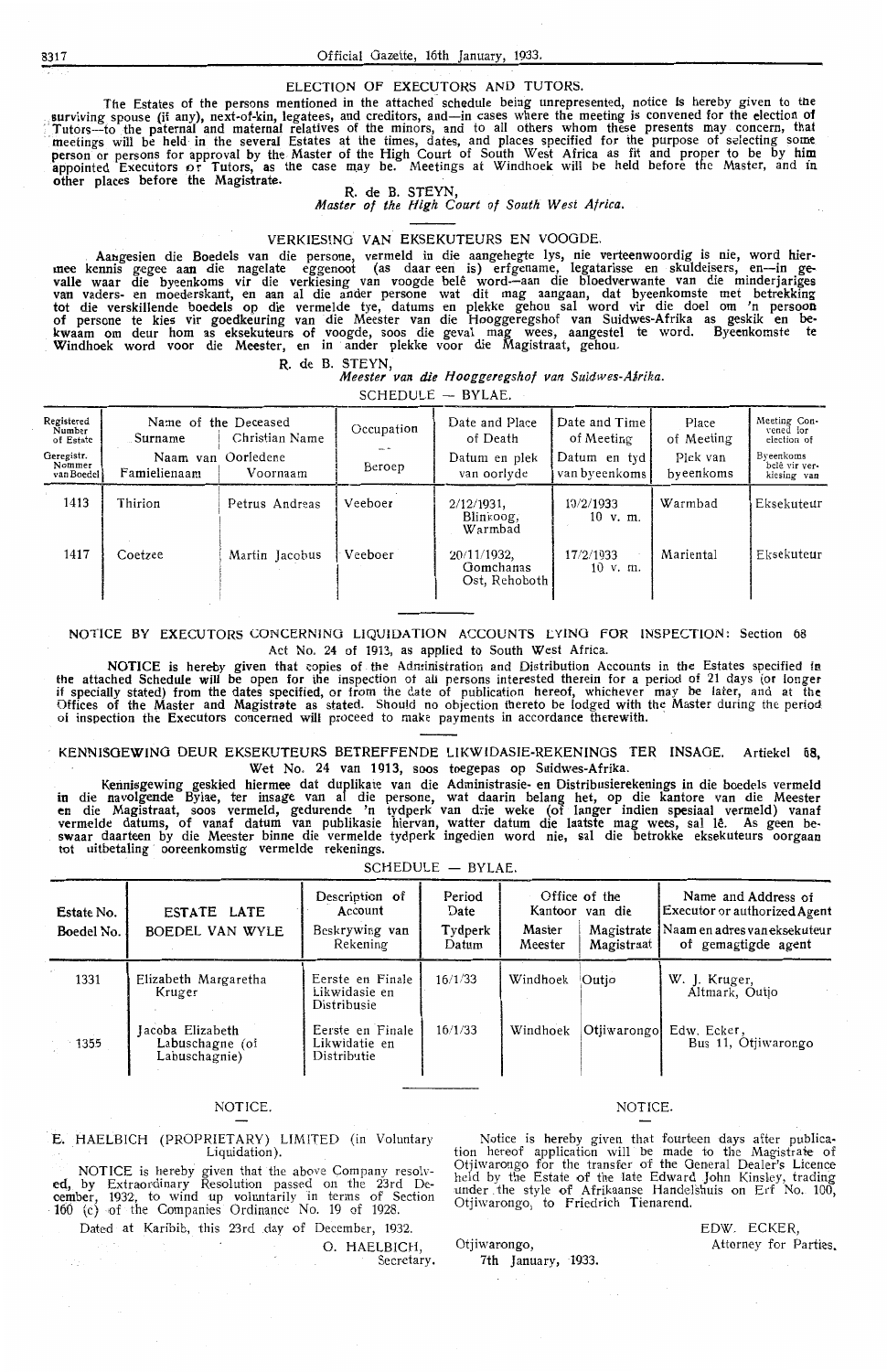#### SALE BY PULIC AUCTION.

Duly instructed by the LAND AND AGRICULTURAL BANK OF SOUTH WEST AFRICA, acting under the powers ~onferred on it by Section 37 of Act No. 18 of 1912, as -amended and applied to South West Africa, the following properties will be sold by Public Auction on SATURDAY, the 4th FEBRUARY, 1933, at 11 a.m. in front of the Post Office, Windhoek:

(1) Farm EVARE No. 265, District Gobabis, measuring 5335 hectares.

Registered in the name of GERT JACOBUS JOR-DAAN.

The following buildings and other improvements are alleged to exist on the property, but nothing is guaranteed in this respect:-

Dwelling house, 3 rooms. Outbuilding 7 rooms and large storeroom of limestone. 2 Wire kraals, and small kraal. 1 small stone Reservoir. 2 Cement-work troughs. 1 well.

(2) Farm STEINHAUSEN No. 212, District Gobabis, measuring 6910 hectares.

Registered in the name of JOHN JACKSON WALKER, who has assigned his estate.

The following buildings and other improvements are alleged to exist on the property, but nothing is guaranteed in this respect:- ·

Dwellinghouse, 5 rooms of burnt bricks and verandah, 'cement floors. 1 Dairyroom, 2 coolers of stone. 1 Sheep Dip and \Yire kraals. 1 Climax windmill, 1 Star windmill. 2 cemented Resen·oirs, 1 cemented trough. 2 boreholes.

HOTEL: 4 rooms, cooler and big verandah of stone. <sup>5</sup>rooms and bathroom of stone, cement floors and iron roof. Store : 32 x 2-!' of burn bricks. 1 corrugated iron building. 2 houses: 3 rooms each, of burnt bricks, cement floors and ceilings. The farm is fenced in.

- (3) Farm NARRIS No. 111, district Gibeon, measuring 20,677 hectares.
	- Registered in the name of JOHN HUGHES DRUM-MOND.

The following buildings and other improvements are -alleged to exist on the property, but nothing is guaranteed  $\overline{a}$  in this respect:--

Three wells, 1 fountain. Plenty of Water in Fish Rivier.

(4) Farm KHUSIB III No. 6, district Grootfontein, measur-<br>ing 3161 hectares.

Registered in the name of GEORGE EDWARD COX.

The following buildings and other improvements are alleged to exist on the property, but nothing is guaranteed in this respect:-

Dwellinghouse 5 rooms, verandah of raw bricks. 2 rooms of stone. 3 Wire kraals, 4 fountains, 1 earth dam, 1 con- crete dam. North and South boundaries are fenced in.

(5) Farm EVERO No. 200, district Otjiwarongo, measuring 5009 hectares.

Registered in the name of HENDRIK CARL SCHAFER, deceased.

The following buildings and other improvements are alleged to exist on the property, but nothing is guaranteed in this respect: $-$ 

#### XOTICE OF SURRENDER.

Notice is hereby given that application will be made to the High Court of South West Africa on Monday the 6th day of March at 9 o'clock in the forenoon or as soon<br>thereafter as Counsel can be heard for the surrender of the Estate of FRIEDRICH SCHERRER, a Taxi Driver of Windhoek, as Insolvent and that his Schedules will lie for

Dwelling house 6 rooms of burnt bricks. Outbuilding 9 rooms, stable and garage. 3 Fowl houses and pigstyes. 1 Wire kraal, 1 handpump, 2 windmills, 2 Reservoirs, 2 troughs. 1 borehole, 3 wells, 1 100 Hect. camp.

(6) *Lot No.* 11, *Omaruru Settlement*, measuring 12 hect., 47 ares, 24 sqm.

*Lot No .* 14, *Om.aruru Settlement,* measuring 2 hect., 28 ares, 91 sqm.

*Portion "B' of* KAKOMBO No. 90, measuring 1644 hectares, 78 ares, 50 sqm., District Omaruru.

Registered in the name of PIETER HENDRIK KRITZINGER.

The following buildings and other improvements are alleged to exist on the properties, but nothing is guaranteed this respect:-

Dwellinghouse 3 room of bricks. Cement floors. Outbuilding 4 rooms. 1 engine house, 1 storeroom. 2 wire kraals. 1 Oil-engine. 2 handpumps, 2 wells, 1 reservoir, 1 trough.<br>The farm is fenced in.

(7) F arm . OKAKEUA No. 168, district Okahandja, measur. ing 6029 hectares.

Registered in the name of ROELOF JACOBUS VIVIER. The following buildings and other improvements are

alleged to exist on the property, but nothing is guaranteed in this respect:-

Dwellinghouse 8 rooms and verandah of raw and burnt bricks. Outbuilding 5 rooms. Dairy, 3 rooms and garage; Stable, engine house. 3 wire kraals, and Manga. 1 Lister engine, 1 windmill, 1 200 cbm. corr. iron reservoir, and 1 1000 Gal. tank. 2 cemented troughs and 1 small re- servoir. 2 wells, 2 small camps. The farm is fenced in.

(8) Farm OTJUNDAURA No. 167, district Okahandja, measuring 5026 hect.

~egistered in the name of CHRISTOFFEL **LOMBARD**  DE **VILLIERS.** 

The following buildings and other improvements are alleged to exist on the property, but nothing is guaranteed in this respect:-

Dwellinghouse 6 rooms, Verandah of raw bricks. Cement floors. Outbuilding 4 rooms. 1 Wagonshed. Engine-house, pigstye. 3 wire kraals, 3 windmills. 1 Witte Engine. 2 ReserYoirs, 4 troughs, 3 boreholes, 1 well, 3 camps: The farm is fenced in.

## CONDITIONS OF SALE.

One fourth of the purchase price shall be paid in cash, one fourth in six months, one fourth in nine months and one fourth in twelve months from the date of the sale; the unpaid instalments to bear interest at the rate of six per cent. per annum. If any other method of settlement be mutually agreed upon, the purchaser must pay in cash on the day of the sale such amount as may. be determined by the Bank, together with the Auctioneer's commission at  $10/6$  and advertising costs, and in due course he must pay t**ransfer**<br>duty, all current and arrear rates, taxes and dues of any kind payable in respect of the property, costs of transfer and such other amounts as may be necessary to obtain transfer ot the property in his name:

T. *].* CARLISLE, Windhoek, Deputy Sheriff.

9th January, 1933.

inspection at the office of the Master of the High Court at Windhoek for a period of 14 (fourteen) days from the 1st February, 1933, to the 15th February, 1933.

# B. ZWARENSTEIN, Applicant's Attorney,

Windhoek, 9th January, 1933. Cr. Kaiser and Buelow Str., Windhoek.